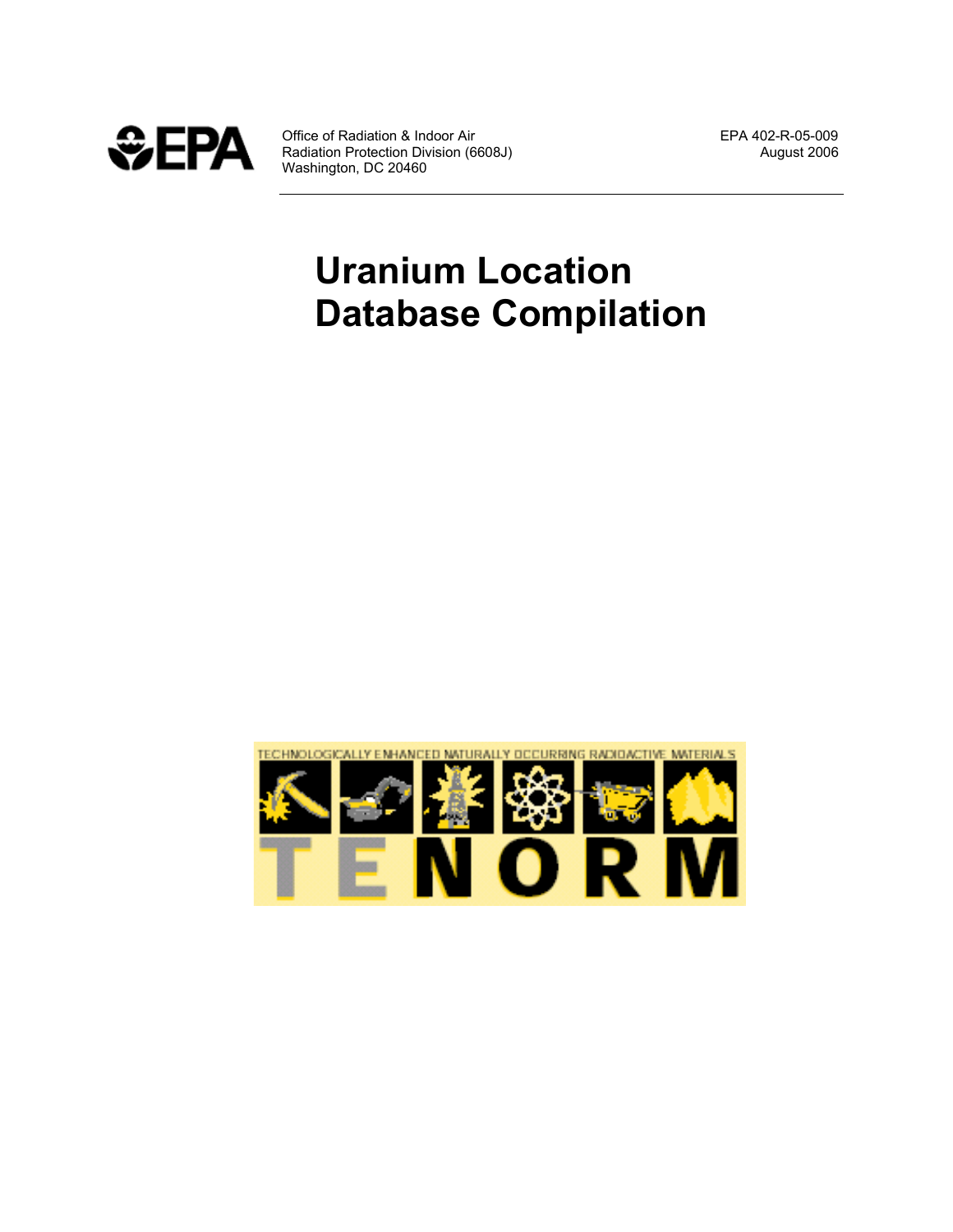### **Table of Contents**

## Tables

# Figures

| Figure 3. Density of Western Uranium Mines Using the MAS/MILS Database Portion |  |
|--------------------------------------------------------------------------------|--|
|                                                                                |  |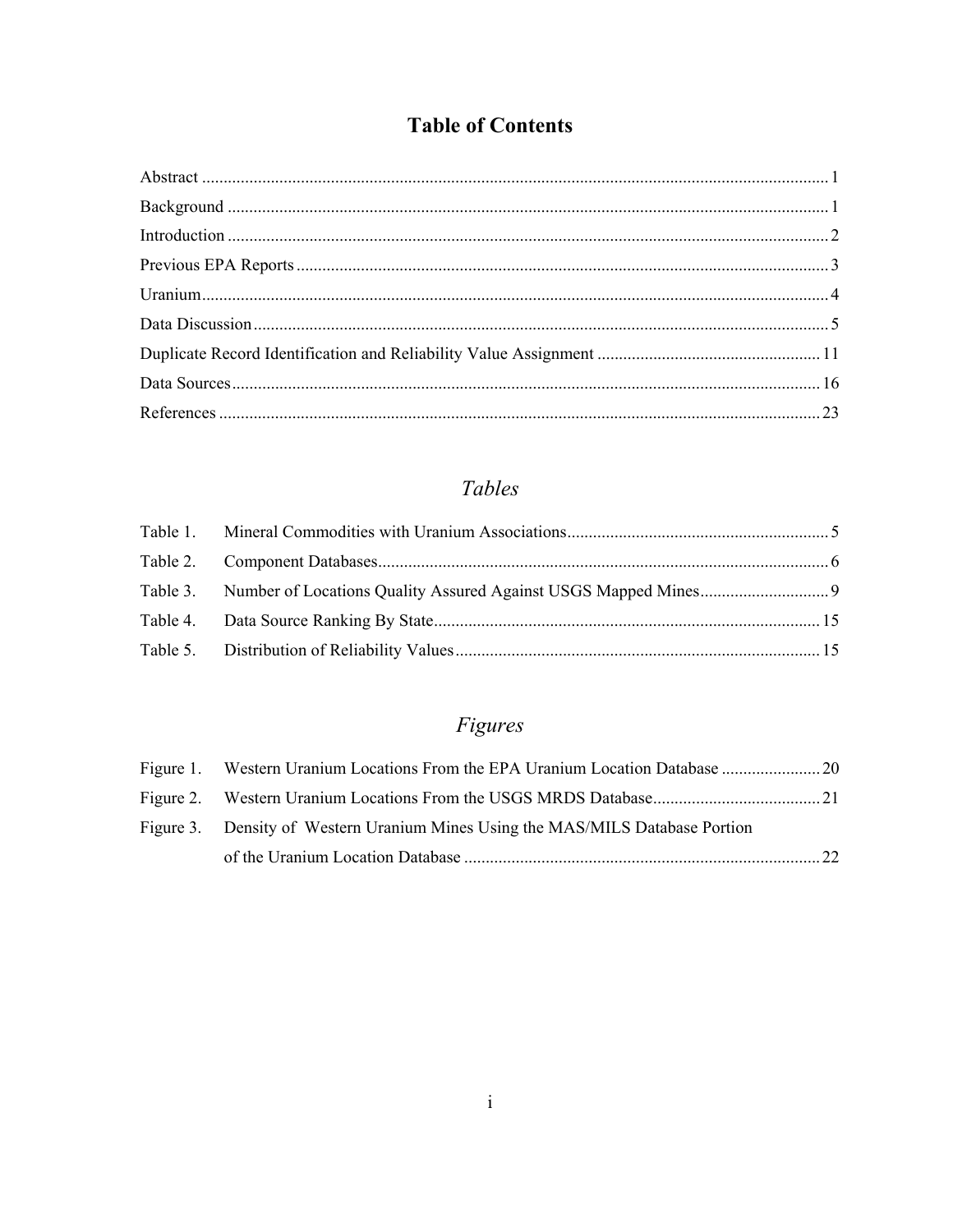# **URANIUM LOCATION DATABASE COMPILATION**

### **Abstract**

The Environmental Protection Agency's (EPA) Radiation Protection Division works to address hazards posed by technologically enhanced naturally occurring radioactive materials (TENORM). As one part of EPA's efforts to characterize risk from TENORM sources and to identify where TENORM problems may exist, we have been investigating the potential environmental hazards of wastes from abandoned uranium mines in the western United States. Between the 1940s and 1990s, thousands of uranium mines operated in the United States, mostly in the western continental U.S., leaving a legacy of potential radiological and chemical hazards.

In order to help us identify where potential problems may occur, we have compiled mine location information from federal, state, and Tribal agency partners to develop a database that can be used with geographic information system (GIS) software. Most mines producing uranium as a primary commodity are, or were located, in Colorado, Utah, Wyoming, New Mexico and Arizona, and are typically on federal and Tribal lands. The current number of locations associated with uranium, as identified in the EPA database, is around 15,000. Of these uranium locations, over 4,000 are mines having documented production.

Uranium mines, particularly conventional type operations, have the potential to become health hazards if they are not appropriately closed. Three uranium mines presently are on the National Priorities List (Superfund), while others are in the EPA Comprehensive Environmental Response, Compensation and Liability Information System (CERCLIS) hazardous waste database. The database does not reflect the current reclamation status of the approximately 15,000 uranium locations.

### **Background**

The focus of this Uranium Location Database (ULD) compilation is the western United States. Because most uranium mining occurred in the western United States, and this Agency effort coincided with a Colorado Plateau initiative in the Environmental Protection Agency's (EPA's) Region 8 office in Denver, Colorado, the initial database compilation efforts were focused there. Working cooperatively with the Bureau of Land Management (BLM), Forest Service (FS), EPA regional offices, Navajo Nation, and state agency offices, multiple western state databases have been incorporated into the master database. The U.S. Geological Survey's (USGS) Minerals Availability System/Minerals Industry Location System (MAS/MILS) and Mineral Resources Data System (MRDS) **(**McFaul et al. 2000) databases are also included (uranium locations identified in the eastern U.S. and Alaska are solely based on these two databases). Even though these national data sets are presented, it is the different state and more local federal databases that make the data in this effort more comprehensive than the previously released national data sets.

Efforts were made to eliminate redundant records, and steps were taken to determine the accuracy of the data and their reliability. A master database is included that represents the result of these efforts. However, the individual databases are included separately as well. The database was included as part of the peer review of two other technical reports by EPA (U.S. EPA 2006a, 2006b) discussed briefly below.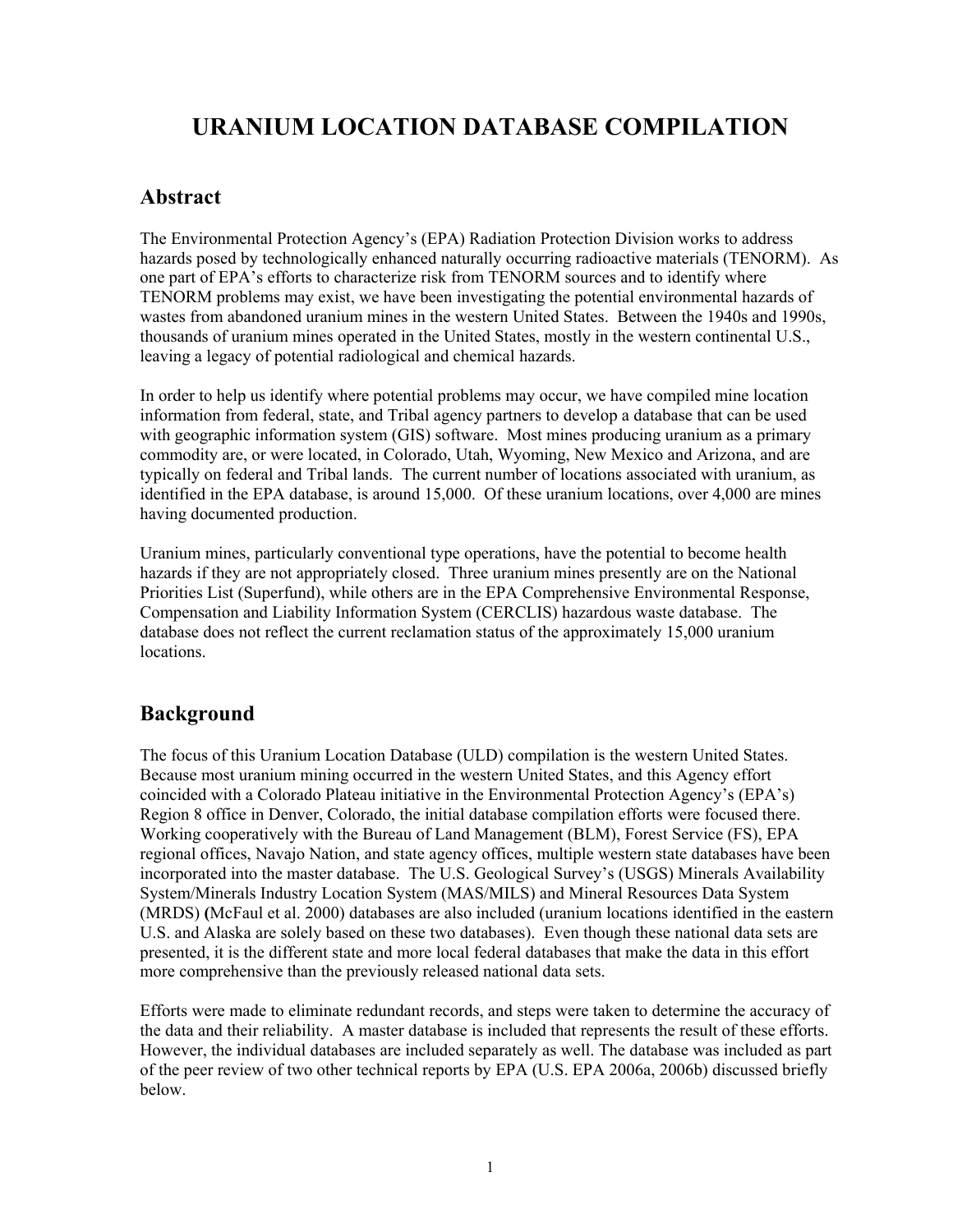In this document, we provide some background on uranium mining, list the contents of the master database and the component databases, present some maps (see figures at the end of the document) for comparing the extent of the databases, and include a limited discussion on the data. Separate documents provide additional information on the database, including the metadata for the database. Some of this information, e.g., the metadata, is taken from documentation of the compact disc (CD) and has been edited and provided in this document for ease of use and readability.

### **Introduction**

This technical report was developed as part of a larger effort to examine the potential hazards of wastes generated during the mining and processing of uranium, and particularly those wastes known as Technologically Enhanced Naturally Occurring Radioactive Materials (TENORM). Information collected and analyzed in that effort will be presented in two additional reports. The first of those volumes, entitled *Technologically Enhanced Naturally Occurring Radioactive Materials (TENORM) from Uranium Mining: Volume I: Mining and Reclamation Background (U.S. EPA 2006a)* will provide background information on the occurrence, mining, and reclamation of uranium mines and mills. The second volume entitled *Technologically Enhanced Naturally Occurring Radioactive Materials (TENORM) from Uranium Mining: Volume II: Investigation of Potential Health, Geographic, and Environmental Issues of Abandoned Uranium Mines (2006b)*, will evaluate, in a general way, potential radiogenic cancer and environmental risks posed by abandoned uranium mines.

In these technical reports, Naturally Occurring Radioactive Materials (NORM) is defined as: **Materials which may contain any of the primordial radionuclides or radioactive elements as they occur in nature, such as radium, uranium, thorium, potassium, and their radioactive decay products, that are undisturbed as a result of human activities.** Radiation levels presented by NORM are generally referred to as a component of "natural background radiation".

The term Technologically Enhanced Naturally Occurring Radioactive Materials (TENORM) is defined as: **Naturally occurring radioactive materials that have been concentrated or exposed to the accessible environment as a result of human activities such as manufacturing, mineral extraction, or water processing**. "Technologically enhanced" means that the radiological, physical, and chemical properties of the radioactive material have been altered through having been processed (or beneficiated) or disturbed in a way that increases the potential for human and/or environmental exposures. The definition of TENORM used in EPA's reports does not include Atomic Energy Act materials.

Under the Atomic Energy Act, the U.S. Nuclear Regulatory Commission (NRC) regulates operations which produce and concentrate uranium and thorium. In accordance with terminology of the Act, the NRC has defined in 10 CFR 40.4 "source materials" **as 1) uranium or thorium, or any combination thereof, in any physical or chemical form or (2) ores which contain by weight onetwentieth of one percent (0.05%) or more of: (i) uranium, (ii) thorium or (iii) any combination thereof. Source material does not include special nuclear material.** It also defines the "byproduct materials" (wastes) of those operations **as tailings or wastes produced by the extraction or concentration of uranium or thorium from any ore processed primarily for its source material content, including discrete surface wastes resulting from uranium solution extraction processes. Underground ore bodies depleted by such solution extraction operations do not constitute "byproduct material" within this definition.** Byproduct materials are also regulated by the NRC.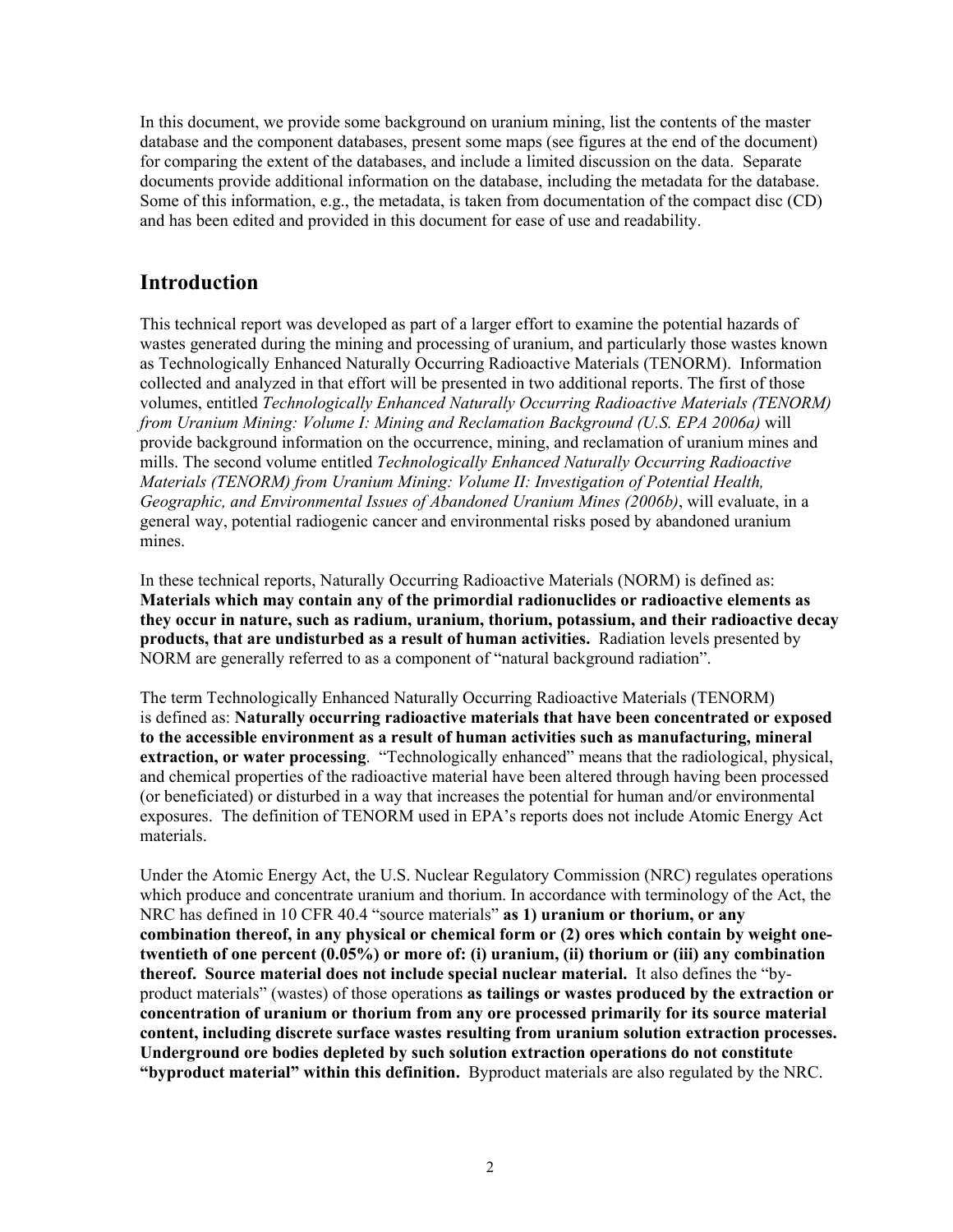However, certain types of waste from conventional mining of uranium (surface and underground mining) are not subject to NRC regulation, and are considered to be TENORM. Thus, while these reports include information about uranium extraction, processing methods and wastes, only the wastes from conventional mining are considered to be TENORM, and subject to EPA and state agency oversight.

### **Previous EPA Reports**

The U.S. Environmental Protection Agency has previously issued reports on the uranium mining industry in response to congressional mandates and programmatic needs. In 1983, EPA published its *Report to Congress on the Potential Health and Environmental Hazards of Uranium Mine Wastes*  (U.S. EPA 1983 a, b, c), as required by the Uranium Mill Tailings Radiation Control Act of 1978. This study provided an important overview of the characteristics and generation of uranium mining TENORM wastes during a period when the uranium mining industry was still near its production peak. A subsequent 1985 *Report to Congress on Wastes from the Extraction and Beneficiation of Metallic Ores, Phosphate Rock, Asbestos, Overburden from Uranium Mining, and Oil Shale* (U.S. EPA 1985), carried out pursuant to requirements of the Resource Conservation and Recovery Act of 1976 (RCRA), as amended, provided additional risk information and characterization of uranium mining waste. In 1995, EPA issued the *Technical Resource Document: Extraction and Beneficiation of Ores and Minerals: Uranium* as a technical update to provide a means of evaluating wastes that were exempt from or subject to regulation under RCRA (U.S. EPA 1995).

During the period 1989 to 1993, EPA worked on a draft scoping report (SC&A 1993), which compiled information on TENORM in several industries, including uranium mining. A preliminary risk assessment was also developed for certain public and occupational exposure scenarios to the known radiation levels in those industries. Comments received on the draft from industry, as well as EPA's Science Advisory Board (U.S. EPA 1994), resulted in further revisions of the scoping draft, though it was ultimately decided that a final report would not be issued.

Following a review of EPA's guidance for TENORM by the National Academy of Sciences (NAS 1999a), EPA's response to the NAS study (U.S. EPA 2000), and discussions with EPA's Science Advisory Board (SAB), EPA's Radiation Protection Division decided that a further review of the current hazards associated with uranium mining TENORM was warranted. The SAB (U.S. EPA 2001) agreed with EPA's intent to make TENORM documents useful to a broad audience, but also recommended that the whole life cycle of a TENORM source, in this case uranium extraction, be considered beyond regulatory or inter-agency considerations, and that the impacts of non-radiological contaminants also be examined in the Agency's technical reports. In addition to most sources of TENORM, EPA has authorities for environmental standard setting under the Uranium Mill Tailings Radiation Control Act, cleanup of hazardous waste sites which currently include some former uranium mines, and assistance to Native Americans that has included assistance in environmental reviews of proposed *in situ* leach (ISL) facilities.

ISL operations, as well as uranium mills, and mill tailings impoundments are regulated by the NRC or its Agreement States. Many of the physical and chemical processes used at uranium mills are the same as those which extract uranium at ISL operations. While wastes from the ISL operations and mill tailings are not legally considered TENORM in the United States, this phase of the uranium fuel cycle is described in the reports, and their locations included in the database in part because radiation protection standards for the tailings impoundments may have applicability to waste disposal for uranium mine TENORM wastes. Additionally, the NRC has decided to allow mill operators to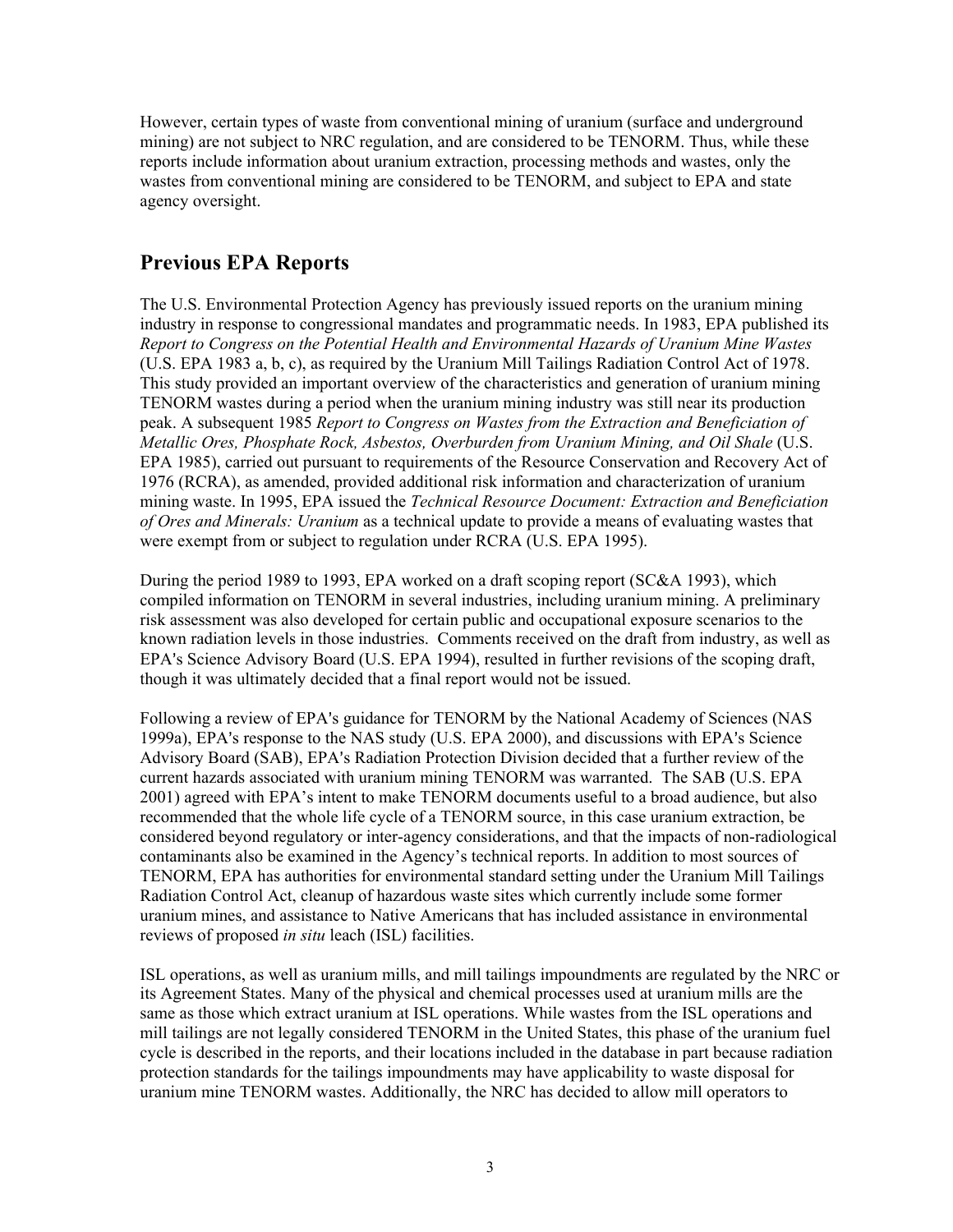dispose of wastes other than tailings in the impoundments, which is a possible disposal route for some currently unreclaimed conventional uranium mine TENORM.

### **Uranium**

Uranium is a common element in nature that has for centuries been used as a coloring agent in decorative glass and ceramics. Uranium and its radioactive decay products are ubiquitous in nature, and contribute to natural background radiation found everywhere. In fact, it is important to note that many of the natural occurrences of uranium present radiation hazards without any disturbance from miners. By far, the greatest uses of uranium have been defense and electric power generation. The advent of nuclear weapons and nuclear power in the United States resulted in a full-blown exploration and mining boom starting immediately after World War II, making uranium the most important commodity in the mining industry. The uranium production peak spanned from approximately 1948 to the early 1980s (U.S. DOE/EIA 1992). Some uranium mining continues in the United States, and relatively high-grade resources in other parts of the world are being mined to meet continued demand. Through the first half of 2005 the industry had generated over 358,000 metric tons (MTs) of uranium  $(U_3O_8)$  to foster U.S. dominance in nuclear weapons technology, and later to feed the growing number of commercial power plants that utilized the enormous energy contained in the uranium nucleus. $<sup>1</sup>$ </sup>

Another legacy of uranium exploration, mining, and ore processing were many unreclaimed land workings left behind where the uranium concentration in rock was either found or thought to be economically recoverable. Thousands of miners and prospectors, as well as large mining companies, searched the United States for mineral deposits concentrating the valuable metal, echoing the California gold rush 100 years earlier. In many instances before the 1970's, they left behind unreclaimed and exposed wastes elevated in radioactivity from uranium and its radioactive decay progeny, potentially exposing people and the environment to its hazards.

Most uranium mining in the United States took place in the expansive Colorado Plateau region straddling the Four Corners where Utah, Colorado, New Mexico, and Arizona meet and in Wyoming. However, uranium mining occurred in other areas throughout the western U.S., and in some eastern states as well.

### *Uranium Associations with Other Metal Mining*

Quite typically, beginning in the 1940s, uranium mines would open based on the detection of radioactivity at the site and identification of uraniferous mineralization. While some deposits were mined solely for their uranium content, others produced a variety of other minerals, which co-exist with the uranium minerals (Table 1). In some cases, exploitation of uranium minerals was secondary to producing another mineral found in greater abundance, commanding a better market price, or less expensive to produce; nevertheless, their combined economic value contributed to the success of the mining venture.

 $\overline{a}$ 1 Data compiled from U.S. DOE/EIA 2003, 2003b, 2005b.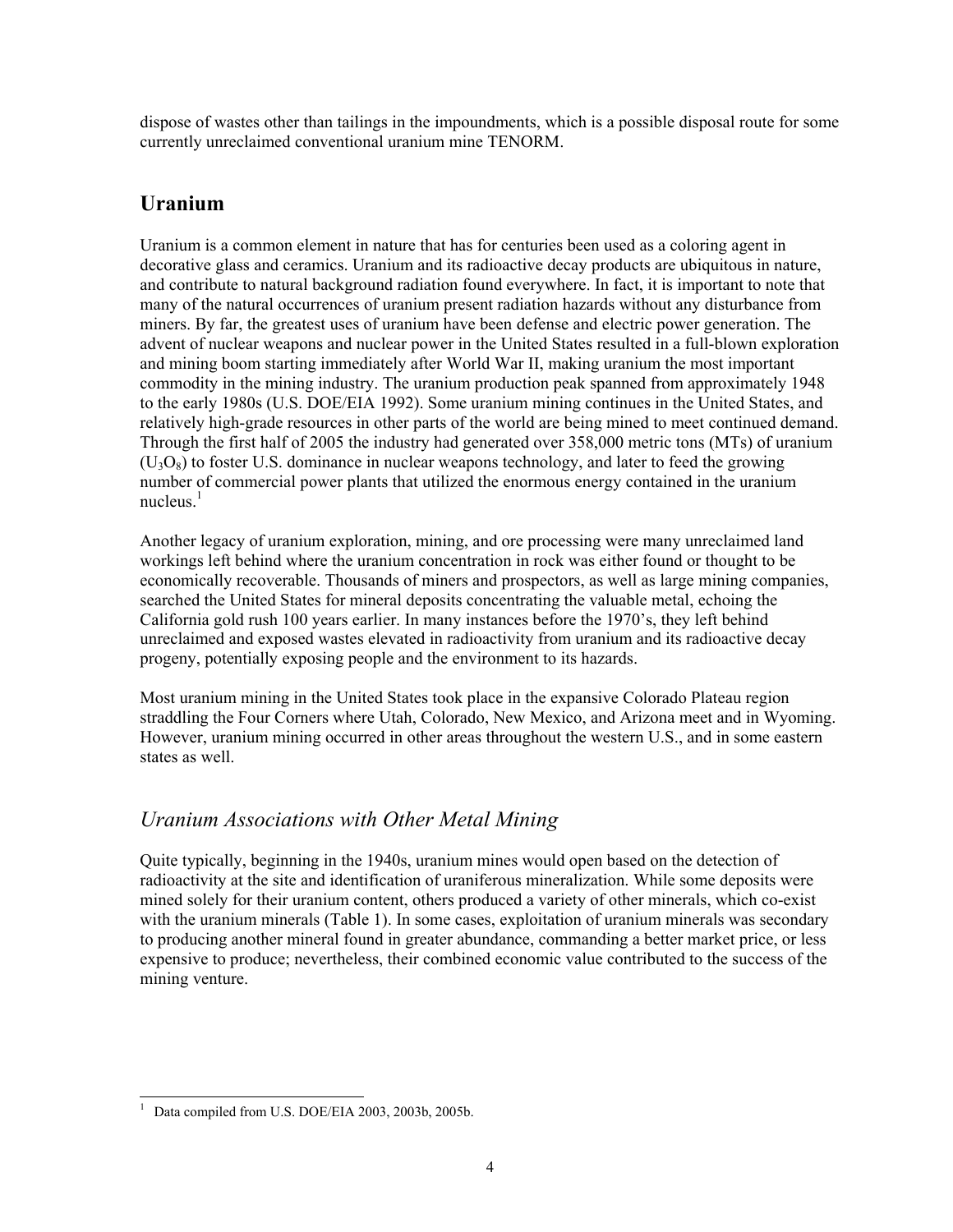The presence of radioactive minerals was sometimes unexpected, unknown, or ignored in producing one or more minerals at a mine. Many mine sites operated prior to the 1940s, and even after, have not been recognized for the inherent hazards potentially posed by radioactivity in the discarded waste rock or subeconomic ore piles. The geological emplacement or geothermal phenomena that formed other valuable minerals may have concentrated radioactive minerals as well, or the process of mining, beneficiation, and milling may have resulted in a concentration of the radioactive minerals in the waste. In some instances, the mineral(s) being mined may have radioactive elements included in their molecular structure that impart radioactivity to the ore or even the finished product.

#### **Table 1. Mineral Commodities with Uranium Associations**

*Several mineral ores often have TENORM-associated wastes resulting from the co-occurrence of uranium and radium.* 

| Aluminum (bauxite)                                         |
|------------------------------------------------------------|
| Coal (and coal ash)                                        |
| Copper                                                     |
| Fluorospar (fluorite)                                      |
| Gypsum                                                     |
| Molybdenum                                                 |
| Niobium                                                    |
| Phosphate (phosphorus)                                     |
| Potassium (potash)                                         |
| Precious metals (gold, silver)                             |
| Rare earths: yttrium, lanthanum, monazite, bastanite, etc. |
| Tin                                                        |
| Titanium (leucoxene, ilmenite, rutile)                     |
| Tungsten                                                   |
| Vanadium                                                   |
| Zircon                                                     |
|                                                            |

#### *Source: U.S. EPA 2003.*

### **Data Discussion**

A number of organizations allowed EPA access to their databases and the original information is provided as part of the publication. The component databases used to compile the uranium location master database are listed in Table 2, with notes regarding the verification and accuracy of the data. A complete listing of all data sources evaluated, including details regarding documentation and processing, is included at the end of this report. Because there were numerous sources of data used in this compilation, however, efforts were made to reduce mine duplication and compare with existing data sources for accuracy. This was done, in part, by comparisons with U.S. Geological Survey (USGS) topographic maps at different scales. We also attempted to develop some indication of the reliability of the data, such as the availability of documentation. The result of this effort produced the master database and composite shapefile that can be used as a layer with geographic information systems (GIS).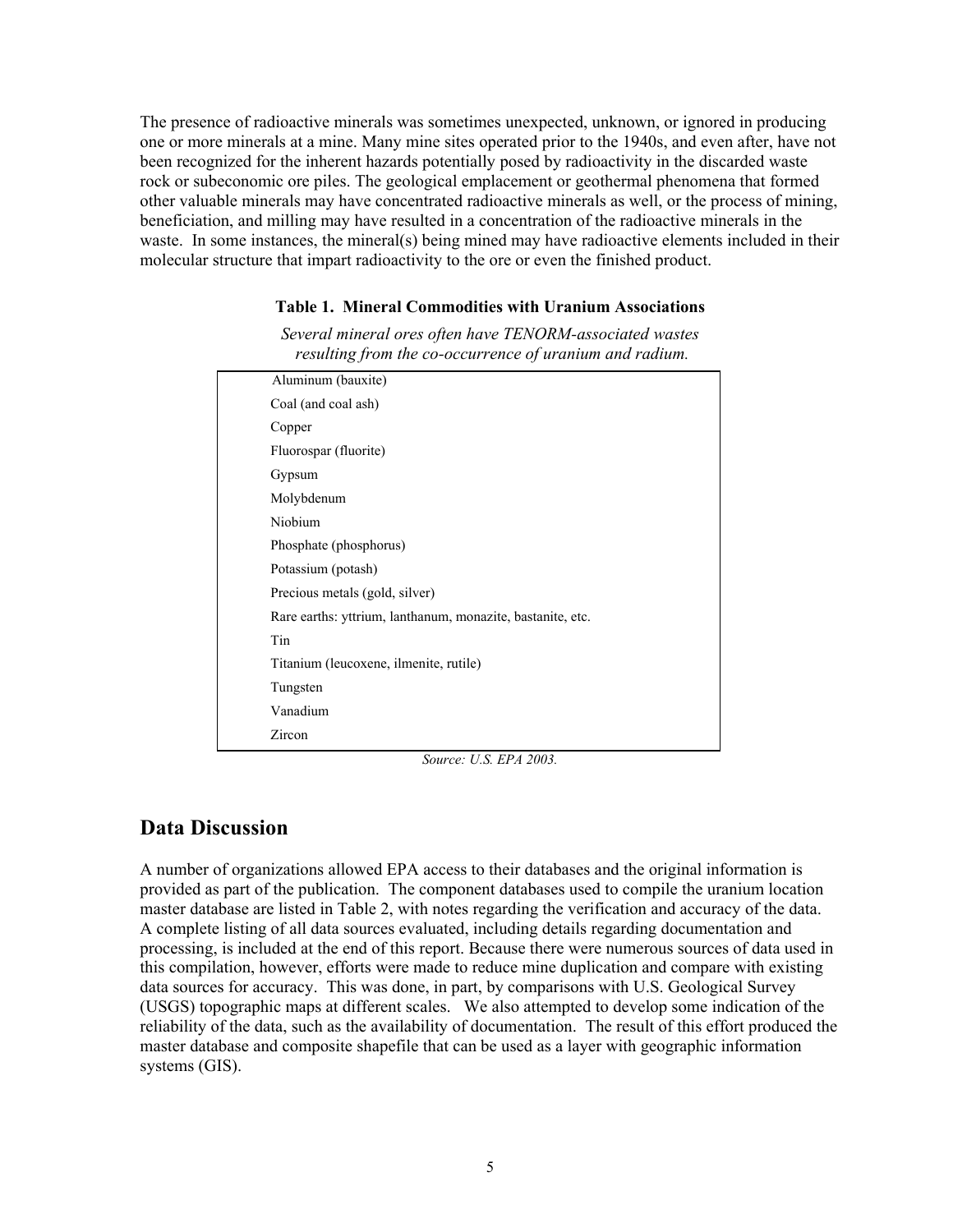| <b>Database</b>  | <b>Source</b>                                                                                                                                                                                                                                                                                                                                                                                                                                                                                                                                                                                                                                                                                                     | <b>Number of</b><br><b>Records</b>         |
|------------------|-------------------------------------------------------------------------------------------------------------------------------------------------------------------------------------------------------------------------------------------------------------------------------------------------------------------------------------------------------------------------------------------------------------------------------------------------------------------------------------------------------------------------------------------------------------------------------------------------------------------------------------------------------------------------------------------------------------------|--------------------------------------------|
| D <sub>B2</sub>  | Colorado Bureau of Land Management Abandoned Mine Land Inventory. Point<br>locations matched quadrangles very well. A high percentage of mines from the EPA<br>data set matched mine names from the quadrangle maps. Point locations generally<br>matched within 100 to 200 meters.                                                                                                                                                                                                                                                                                                                                                                                                                               | 535                                        |
| DB4              | U.S. Geological Survey Mineral Resource Data System (MRDS) from U.S.<br>Geological Survey Mineral Databases--MRDS and MAS/MILS by McFaul et al,<br>U.S. Geological Survey Digital Data Series DDS--52 Two Discs, 2000. Location<br>points rarely coincided with USGS mine positions although where they did, points<br>were within 100 - 200 meters.                                                                                                                                                                                                                                                                                                                                                              | 1729                                       |
| DB5              | U.S. Geological Survey MAS/MILS. U.S. Geological Survey Mineral Databases--<br>MRDS and MAS/MILS by McFaul et al, U.S. Geological Survey Digital Data Series<br>DDS--52 Two Discs, 2000. The point locations showed good positional accuracy<br>when compared to the USGS mines. They were generally within 100 - 200 meters of<br>mine locations on the USGS quadrangles. The mine names did match when they<br>were ascertainable. In one portion of the study area reviewed, there was a noticeable<br>trend whereby MAS/MILS mine locations were directly on top of section numbers<br>placed within PLSS sections. This might be an indication that the mine was located<br>to the nearest section centroid. | 8478 (4078 of<br>which are<br>known mines) |
| DB6              | Utah Bureau of Land Management Abandoned/Inactive Mine Land Inventory. The<br>database lacks mine names. Point locations match many unnamed mine features<br>found on quadrangle maps. Many points appear to be within 150 meters or less.                                                                                                                                                                                                                                                                                                                                                                                                                                                                        | 193                                        |
| DB7              | Utah Abandoned Mine Reclamation (AMR) Database, Utah Department of Natural<br>Resources. The database lacks specific mine names. The points were also in<br>question due to the references to mine structures e.g. shafts, tunnels, drill holes,<br>waste dumps, etc. Accuracy was difficult to determine due to the high number of<br>closely grouped locations. Many points appear to be within 50 meters or less.                                                                                                                                                                                                                                                                                              | 549                                        |
| DB11             | Navajo Lands Project through U.S. EPA Region 9 and the U.S. Army Corps of<br>Engineers. Location points did not coincide with any quadrangle mine points, but<br>there was some field verification. This database has been updated since the<br>information was compiled for this effort and the update was not included in the<br>composite database.                                                                                                                                                                                                                                                                                                                                                            | 887                                        |
| DB12             | State of Arizona. Location points rarely coincided with USGS mine positions.<br>When there were nearby points they were within 100 - 200 meters of the USGS<br>designated mines.                                                                                                                                                                                                                                                                                                                                                                                                                                                                                                                                  | 41                                         |
| DB13             | U.S. Forest Service. Location points were generally very accurate, generally within<br>50 - 200 meters, however 15% of the records had spatial coordinates that placed the<br>locations outside of intended scope of the data set (Arizona and New Mexico). No<br>names were assigned to any locational points.                                                                                                                                                                                                                                                                                                                                                                                                   | 9                                          |
| DB <sub>14</sub> | U.S. Bureau of Land Management. Location points were generally very accurate,<br>generally within 150 - 200 meters. Names were rarely assigned to locational points,<br>but were accurate when applicable.                                                                                                                                                                                                                                                                                                                                                                                                                                                                                                        | 276                                        |

### **Table 2. Component Databases** <sup>2</sup>

<sup>&</sup>lt;sup>2</sup> In addition to these databases, one new mine in Nebraska, the Crow Butte Mine, has been included as a one record database separate from the master database.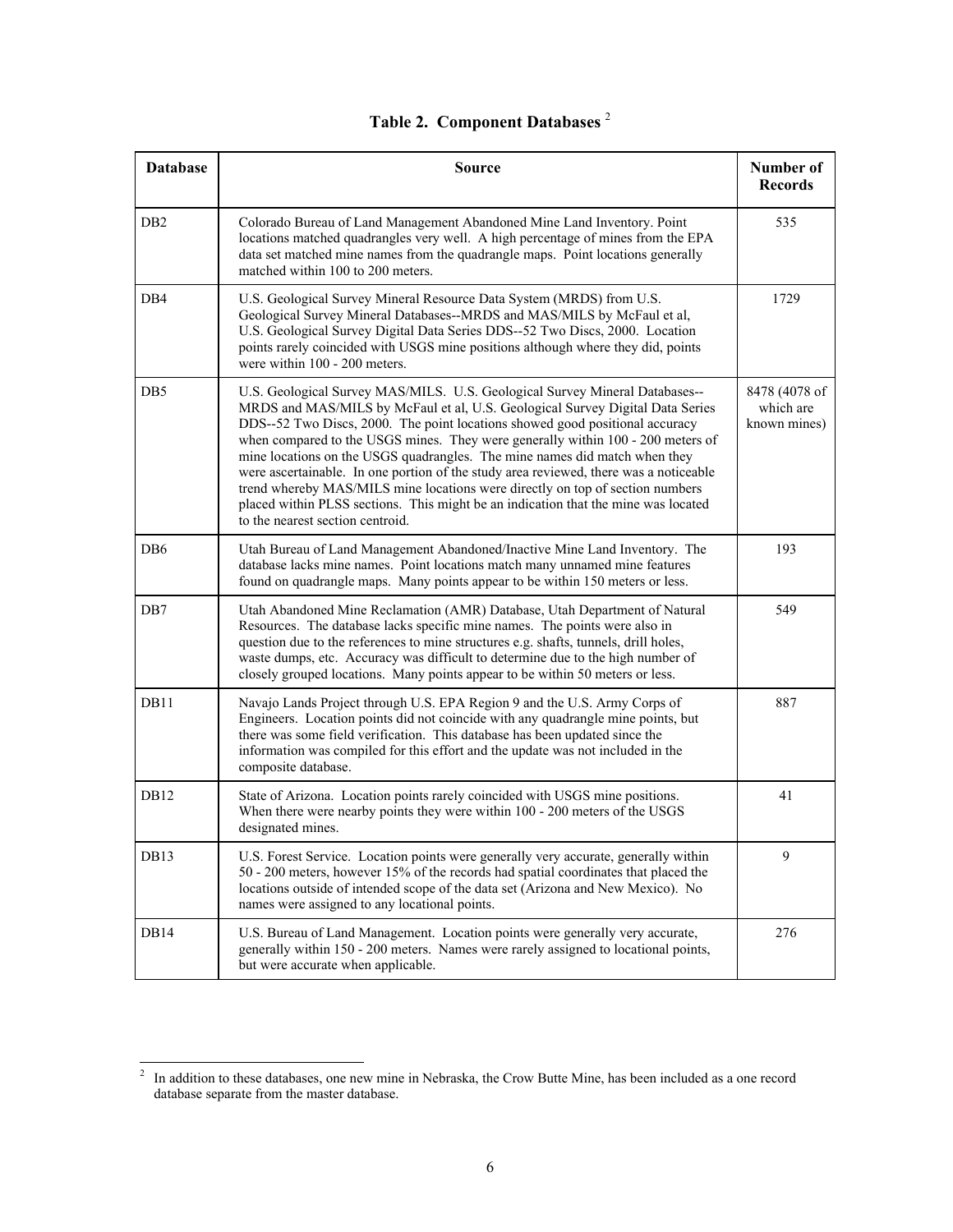| <b>Database</b>  | <b>Source</b>                                                                                                                                                                                                                                                                                                      | Number of<br><b>Records</b> |
|------------------|--------------------------------------------------------------------------------------------------------------------------------------------------------------------------------------------------------------------------------------------------------------------------------------------------------------------|-----------------------------|
| <b>DB15</b>      | South Dakota Abandoned Mine Lands Inventory. No mines on USGS maps to<br>compare with, and no apparent match with MAS/MILS mines in same location.<br>However, information provided with this database indicated that seventy of the sites<br>on U.S. Forest Service property were field verified with a GPS unit. | 36                          |
| <b>DB16</b>      | California-U.S. Forest Service Mines. No matches apparent.                                                                                                                                                                                                                                                         | 17                          |
| <b>DB18</b>      | New Mexico Mines Database produced by New Mexico Bureau of Geology and<br>Mineral Resources. Names match, perfect alignment with USGS mines. Locations<br>greatly outnumber mines portrayed on USGS map.                                                                                                           | 1531                        |
| DB19             | Wyoming Abandoned Mine Land. No documentation was received with this data<br>set. No apparent match with mine names on USGS maps, or with mine names.                                                                                                                                                              | 119                         |
| <b>DB20</b>      | Nevada Bureau of Mines and Geology. Where USGS mines available, name<br>matches were noted. Locations seemed to be off by at least 200 meters.                                                                                                                                                                     | 73                          |
| DB21             | Texas Mines from Adams & Smith Report. No apparent match for either names or<br>locations, but data include mine names.                                                                                                                                                                                            | 26                          |
| <b>DB22</b>      | Dakotas Mines from U.S. Atomic Energy Commission Map, 1967. No names on<br>USGS mines to compare with. Better source for this area than MAS/MILS or<br>MRDS.                                                                                                                                                       | 181                         |
| DB <sub>23</sub> | Montana State Library. Some name matches where available. Some locations 0-1<br>km off from name matches. Locations may have been drawn from MAS/MILS as<br>their spatial locations are highly correlated.                                                                                                         | 8                           |
| <b>DB24</b>      | Inactive Mineral Production Sites - University of Texas. Perfect match with<br>MAS/MILS; no USGS mines to compare with.                                                                                                                                                                                            | 7                           |
| DB <sub>25</sub> | Railroad Commission of Texas Uranium Mines. Local area specialists combined<br>aerial photography with some field-truthing in order to verify mine locations.                                                                                                                                                      | 101                         |

### *Verification Using USGS Maps*

The basic approach to assess locational accuracy was to compare ULD locations to U.S. Geological Survey mines (which includes mines of all types), located on maps by means independent of those used to locate mines from the source databases, on 1:100,000 and 1:24,000 scale maps. In keeping with the EPA goals for creating quality information, the methodologies, applied here to quality assure the location data, were a simple effort, in the absence of field verification information, to determine the relative accuracy inherent in the locational attributes (i.e., latitude and longitude) of each data source.

Due to the large study area, ICF Consulting, Inc. conducted quality assurance tests of samples of the total location data set. The sample selection was partially random, however, there was a bias in the sample, in that the areas chosen for quality assurance were characterized by being areas of higher location densities than areas not chosen for the sample. The exact locations within these areas were unknown prior to being assessed and were therefore random in nature.

The sample set was chosen in this manner in order that the greatest number of locations could be analyzed. If location selection had been totally random, then the number of locations assessed would have been lower and possibly less representative in terms of locational accuracy. Excel spreadsheets entitled By24K.xls and By100K.xls are included in the GIS data directory. These spreadsheets show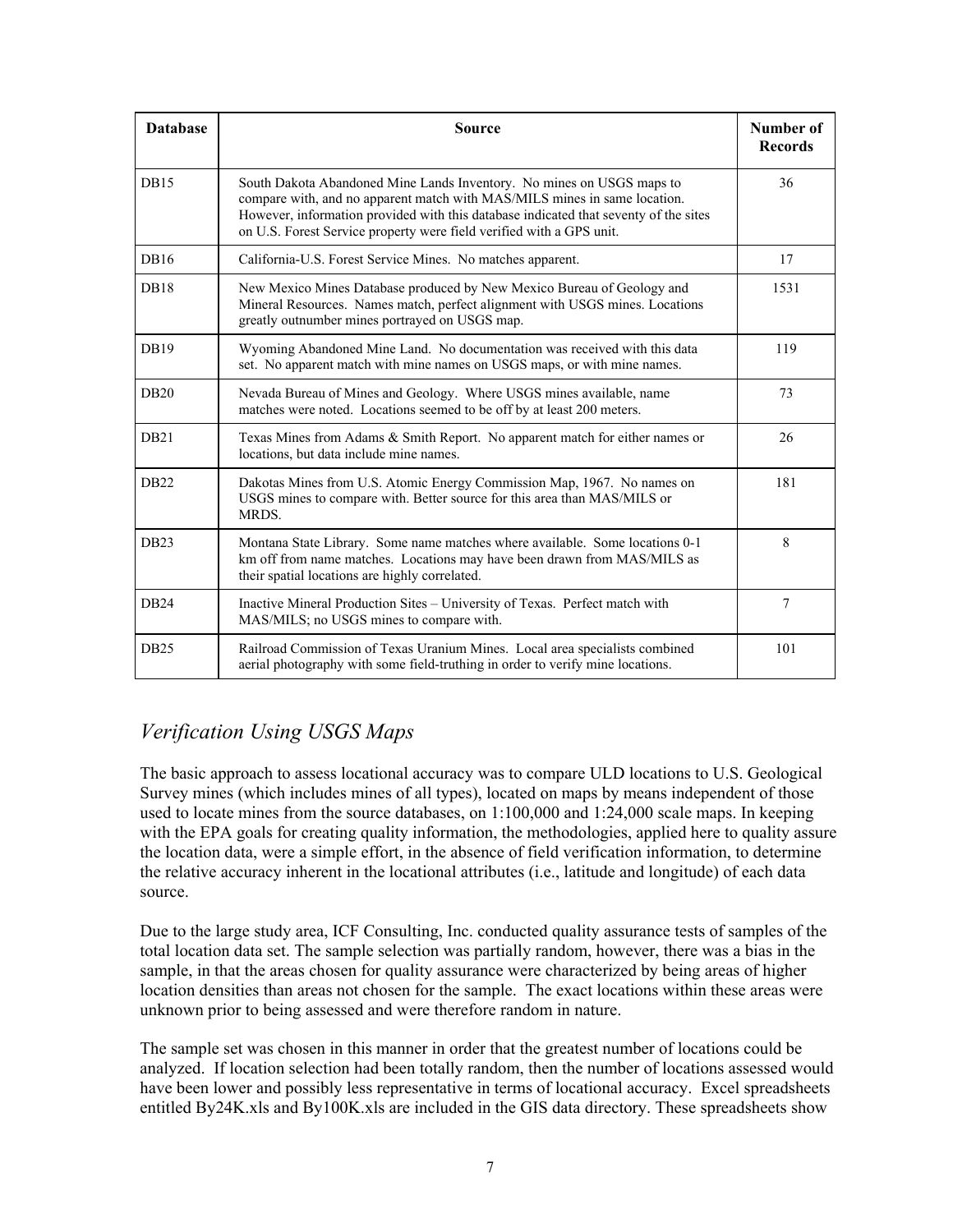the pivot tables that were used to determine which USGS quadrangles held the most locations, and which set of USGS quadrangles would cover all databases most evenly. These tables were created by spatially overlaying the locations collected in fiscal year 2002 with the USGS 24K and 100K quadrangle indices. The results were brought into Excel so that we could develop a pivot table showing how many locations, from each data source, were located in which quadrangles. It should be noted that although DB23 and DB24 are not included in these spreadsheets, they were quality assured since most locations in these data sets were in pre-selected quadrangles. The number of locations quality assured from each database and the methods and results are detailed below.

A point coverage of USGS mines appearing on USGS 1:100,000 scale 30 by 60 minute series was created by digitizing on a CalComp digitizing tablet. Of the 126 maps that cover the States of New Mexico and Arizona, 62 maps were digitized. Sixty-two additional 1:100,000 scale maps were digitized for the remaining part of the study area. This is in addition to the 18 quadrangles that were digitized by URS-Techlaw to QA a subset of the study area in Colorado and Utah under an earlier part of this effort.

By taking a total of the locations in each quadrangle then selecting the quadrangles that contained a high density of mines ICF derived a new group of mines for comparisons. This new group represented roughly half of all the ULD mine records. A point was generated for each mine symbolized on the maps in an ArcInfo coverage and mine names were entered where available. This resulted in a geographic coverage with 8,343 USGS mine locations. Of these locations 5,280 locations had names. These mine locations from the USGS maps were buffered to an eighth, quarter, and half of a mile in accordance with the QA/QC methodology established by URS-Techlaw. This QA method proved less useful in areas of few and scattered uranium locations, as USGS maps do not show all mine locations, and only report names for less than one-quarter of the locations that they do show.

The locations shape file was converted to a coverage and intersected with the 1/8, 1/4, and 1/2 mile buffers. These were inspected, initially manually, and later by using a simple automation tool developed in MapBasic precisely for this task, for name matches with the USGS mines. For New Mexico and Arizona, this test revealed that 97 of 501 named locations examined were accurate within an eighth of a mile, 131 were accurate within a quarter mile and 143 were accurate within a half mile. For Utah and Colorado, this testing revealed that 50 locations were accurate within an eighth of a mile, 56 were accurate within a quarter mile, and 64 were accurate within a half mile. This testing resulted in only a limited number of points being checked; therefore a second method of QA/QC was performed. For the remainder of the states, a shape file (converted to a MapInfo tab file for processing) was created and intersected with the same buffers.

When this process was automated by a MapBasic program, name matches were found for 28 locations within an eighth of a mile of a USGS mine, 31 locations within a quarter-mile of a USGS mine, and 36 within a half-mile of a USGS mine. Mine location matches, regardless of name matches were found to number 90 within an eighth of a mile of a USGS mine, 163 within one-quarter of a mile, and 428 within a half-mile. Of the total 6,603 locations checked, 5,036 had names.

The second method of QA/QC involved a visual proximity test between the final locations coverage and USGS 1:24,000 quadrangle maps. Due to the large number of quadrangles involved, a sample of locations was selected for QA/QC. The sample was determined by selecting quadrangles where the majority of all mines were located, as limited by the number of quadrangles which could reasonably be reviewed in the contract period. A third criterion is that locations from each of the data sets is represented in the QA subset. From the sixty USGS 1:24,000 quadrangles that were included in the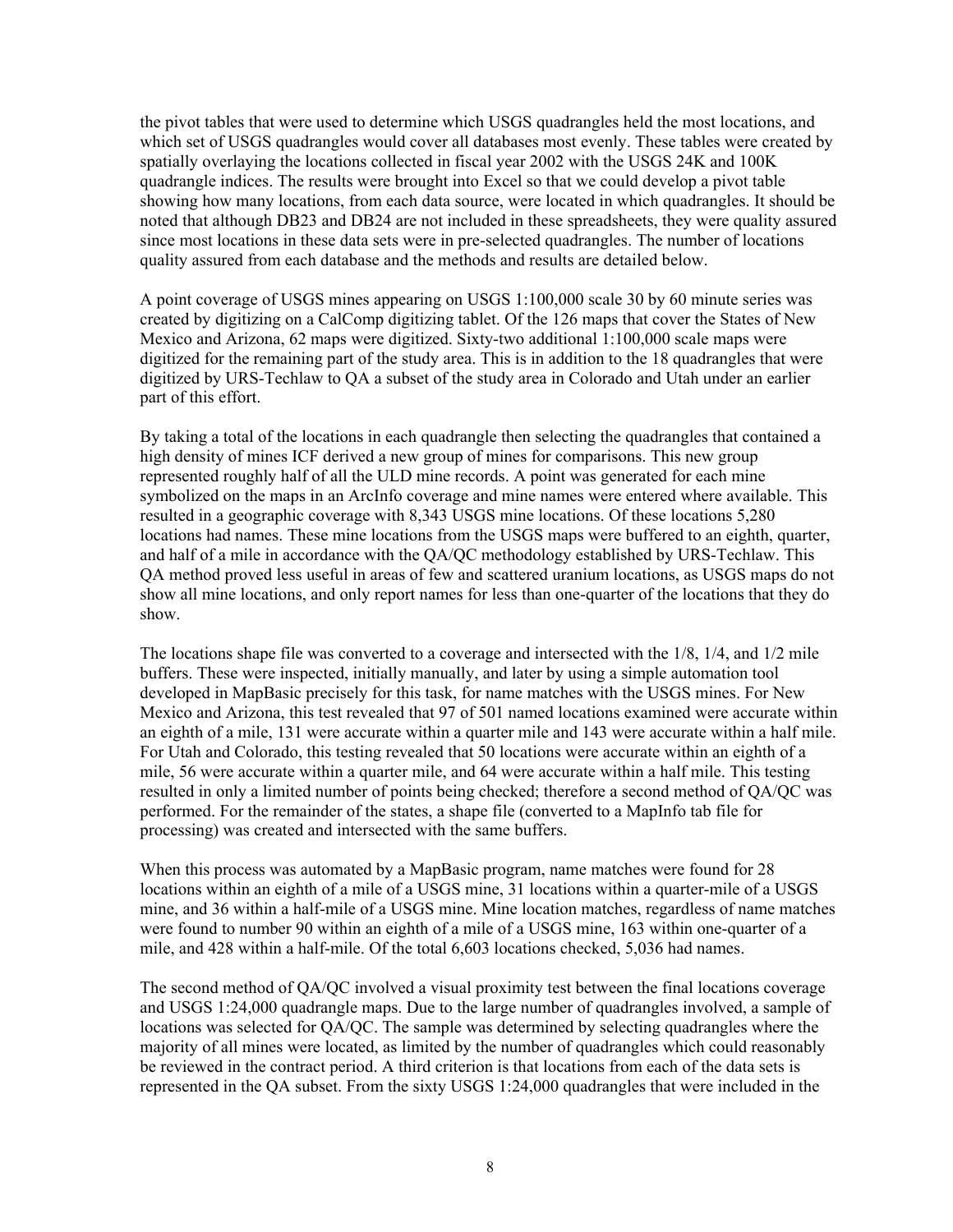QA/QC process, 3,343 locations were sampled for New Mexico and Arizona. Of the 6,603 locations in the remainder of the study area, 2,168 locations were analyzed.

The point locations for the mines were drawn on-screen with the Digital Raster Graphic (DRG) 1: 24,000 scale quadrangles displayed in the background. These were compared with the locations of mining activities on these USGS maps. This allowed for an assessment of positional accuracy between the two data sets. This process was also partially automated, this time using Arc Macro Language on UNIX workstation ArcInfo version 7.x. The automation tool allowed the operator to quickly view one DRG at a time for all 60 DRGs reviewed, with a thematic mapping of all locations color-coded by data source. The information in Table 3 is a summary of the results according to data source.

| <b>Database</b>  | <b>Locations Reviewed</b><br>at 1:100,000 scale | <b>Locations Reviewed</b><br>at 1:24,000 scale |
|------------------|-------------------------------------------------|------------------------------------------------|
| DB1              | 56                                              | none                                           |
| D <sub>B2</sub>  | 459                                             | none                                           |
| DB3              | $\overline{4}$                                  | none                                           |
| DB <sub>4</sub>  | 1919                                            | 324                                            |
| DB5              | 6391                                            | 1684                                           |
| DB <sub>6</sub>  | 127                                             | none                                           |
| DB7              | 903                                             | none                                           |
| DB11             | 751                                             | 173                                            |
| DB12             | 329                                             | 108                                            |
| DB13             | 2475                                            | 1034                                           |
| DB14             | 1885                                            | 1387                                           |
| DB15             | 36                                              | 28                                             |
| DB16             | 5                                               | 8                                              |
| DB17             | 21                                              | 5                                              |
| DB18             | 1155                                            | 507                                            |
| DB19             | 120                                             | 91                                             |
| <b>DB20</b>      | 62                                              | 16                                             |
| DB21             | 43                                              | 19                                             |
| DB22             | 145                                             | 100                                            |
| DB <sub>23</sub> | $\,8\,$                                         | $\,8\,$                                        |
| DB <sub>24</sub> | 43                                              | 19                                             |

#### **Table 3. Number of Locations Quality Assured Against USGS Mapped Mines** *(See text for discussion.)*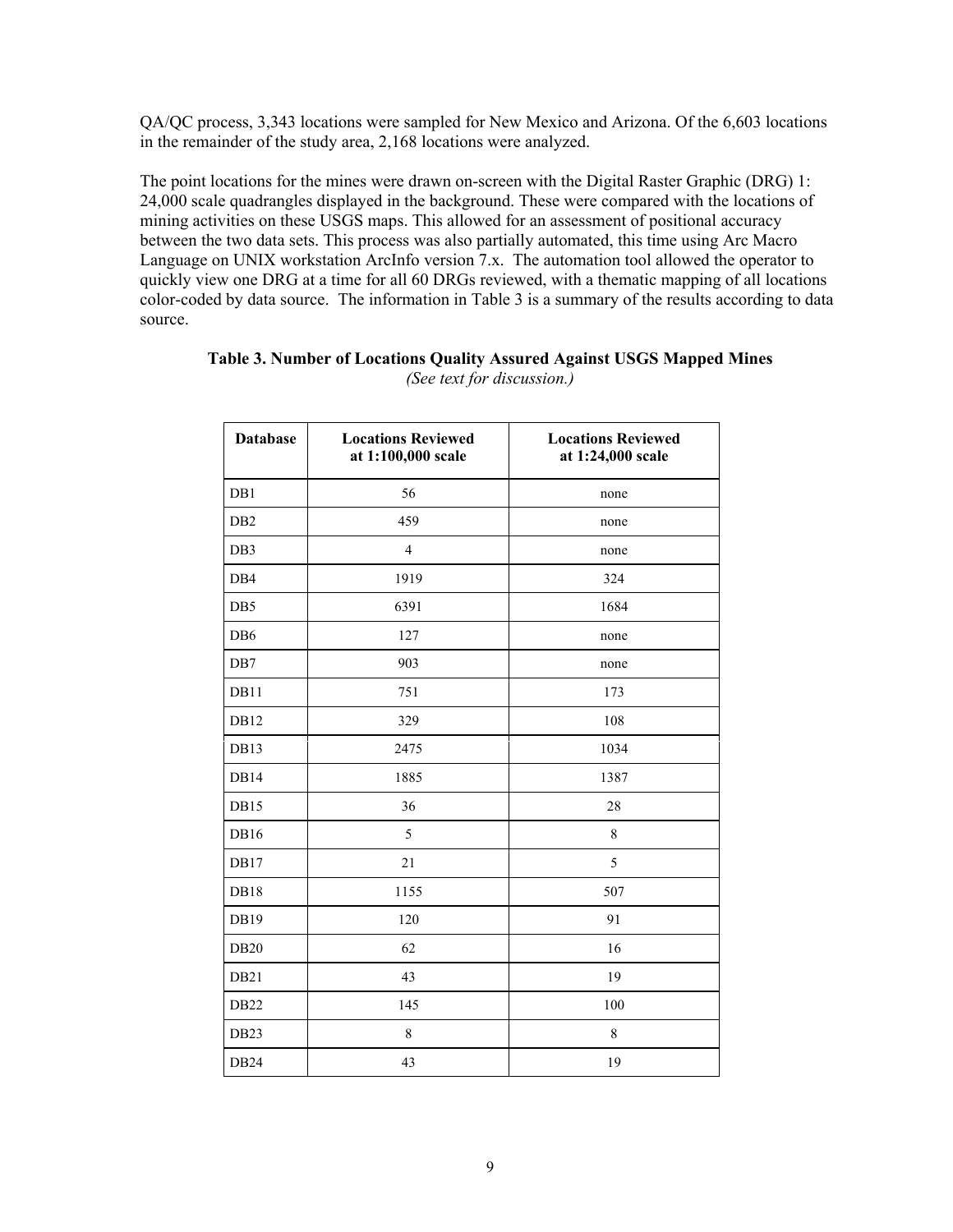### *Completeness*

Completeness, in the sense of whether or not all uranium deposits are listed in this composite database, can never be fully determined. We have attempted to better understand how complete the database may be by comparing the deposits in the composite to the authoritative source of producing mines for Texas, available from the Texas Railroad Commission (RRC) in database 25. All of the mines in this source are represented in some fashion in the composite database, therefore the composite appears to be complete in this regard. In fact, the reverse finding, that more records of locations in Texas are present in the composite database than in the RRC database, highlights the fact that the composite contains records that may represent individual mine features, "dogholes," and other features which may not meet the definition of a producing mine, but which could be the site of uranium mining wastes.

In terms of specific results from the RRC-ULD uranium location comparison, regardless of the existence of redundant and compound mine names in the RRC data set, all 71 locations were found in the ULD. If Texas is reflective of the success of building a complete data set for the other states, the ULD should be an extensive repository of potential uranium mine locations. As mentioned above, the ULD contained many more records of locations in Texas than the RRC data set: 363 to 71. (The other databases with Texas data include MAS/MILS, University of Texas, and Texas Department of Health.) Many of these represent duplicates related to the 71 RRC mines (about one-third). However, many more (two-thirds), represent spatially unique deposits that are possibly indications of areas where exploration was performed but production may never have begun.

### *Accuracy*

As for a preliminary assessment of the locational accuracy of the ULD, of the 130 locations in the ULD that appeared to match the 71 deposits in the RRC database, the average distance between the RRC mine and the potential matches or duplicates in the ULD was approximately 1200 meters. The duplicate identification process discussed below was applied to the entire ULD. The RRC mines were simply added as though it was another data source, and each record was treated as the authoritative record against which ULD mines found to be nearby and named similarly, were matched. The minimum distance between the matched ULD and RRC mines was just under 5 meters, from ULD duplicate to RRC, and the maximum was approximately 8500 meters. Both minimum and maximum distance values represent outliers, although with or without outliers, the average spatial offset remains in vicinity of 1100-1200 meters.

The accuracy range represented in the composite database is generally between 0 and 1500 meters for database records compared to mines on USGS topographic maps. While this range is broad, it represents an average discrepancy between coordinate information available in the database and the USGS map location where the deposit in question may be found. The ends of this range were determined by comparing a small sample of ULD mine records (chosen for being located within the bounds of USGS 1:24,000 scale maps that contained the most mines) to mines represented on USGS 24K maps. The USGS mine locations were deemed authoritative since they were identified from 1:24,000 scale maps (or better) and sometimes confirmed and labeled with mine names using local authoritative data when available.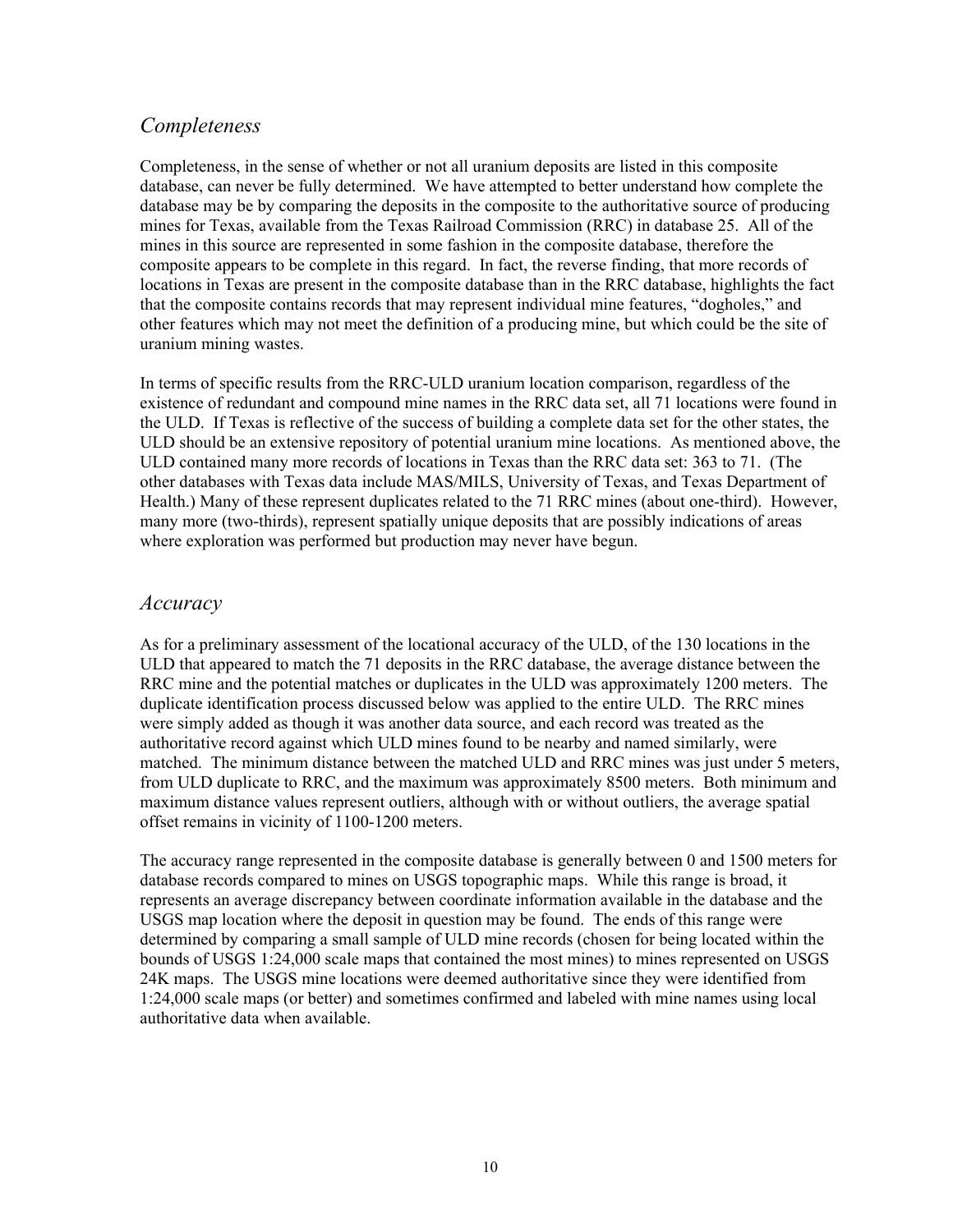MAS/MILS and MRDS are the uranium location data sources relied upon to provide location information. These data sets have no reported accuracy but were both judged to be off by an average of 200 meters when compared to USGS 24K mines in the quality assurance steps performed on the ULD mentioned below.

### **Duplicate Record Identification and Reliability Value Assignment**

Due to the various overlapping data sets used to compile this composite database, many duplicate records exist. The reliability characteristics of the individual records were assessed so that, based on a single reliability value, the least reliable location records might be identified. In addition to this process, duplicate records were identified based on proximity of coordinates and approximate match of mine name. Since mine names may differ due to user entry differences but still represent the same mines, mine names were manually reviewed for likeness. Additionally, since a single mine or uranium activity could have many coordinate pairs associated with it, a buffer of 2400 meters  $(-1.5 \text{ miles})$  was ultimately used to consider the nearby mines for duplication. Additionally, when comparing mine names and assigning Dup\_MatchName levels, the operators used a conservative measure in order that mine records with even the smallest chance of being unique were left in the database. As a result, duplicates remain, but none that could be removed beyond the shadow of a doubt.

It should also be noted that in response to reviewer comments, the RRC database of Texas mines, and MAS/MILS mines for the rest of the U.S. (apart from the original western study area) were added to the ULD at the end of the contract period. As a result, the reliability and duplicate record codes are not populated for these records.

A program was written to assist an operator in tagging likely duplicate records, based on name similarity and proximity, with the following fields of information: Dup\_MatchName, Dup\_MatchID, and Dup Dist. The likelihood of being a duplicate record, combined with the reliability information, allows for the removal from the ULD of the least reliable records or the most likely to be a duplicate location.

Each of the following fields of information was added based on assumptions about what constitutes a reliable record of information. Since few fields were reliably populated other than LATITUDE, LONGITUDE, and MINE NAME – these fields formed the basis for the decision-making regarding which records to keep. The reliability fields (see below) were populated in such a way that their content could be summed into a single reliability score. Since there are 10 reliability fields, the maximum reliability score is theoretically "10", and each field is either populated with a "1" or "0" (or blank) for each record.

The basic premise in the reliability scoring is that a record is worth keeping if it is either completely unique (by way of name and location) or if it cannot reliably be equated to any other record due to subtle or great differences in the mine name.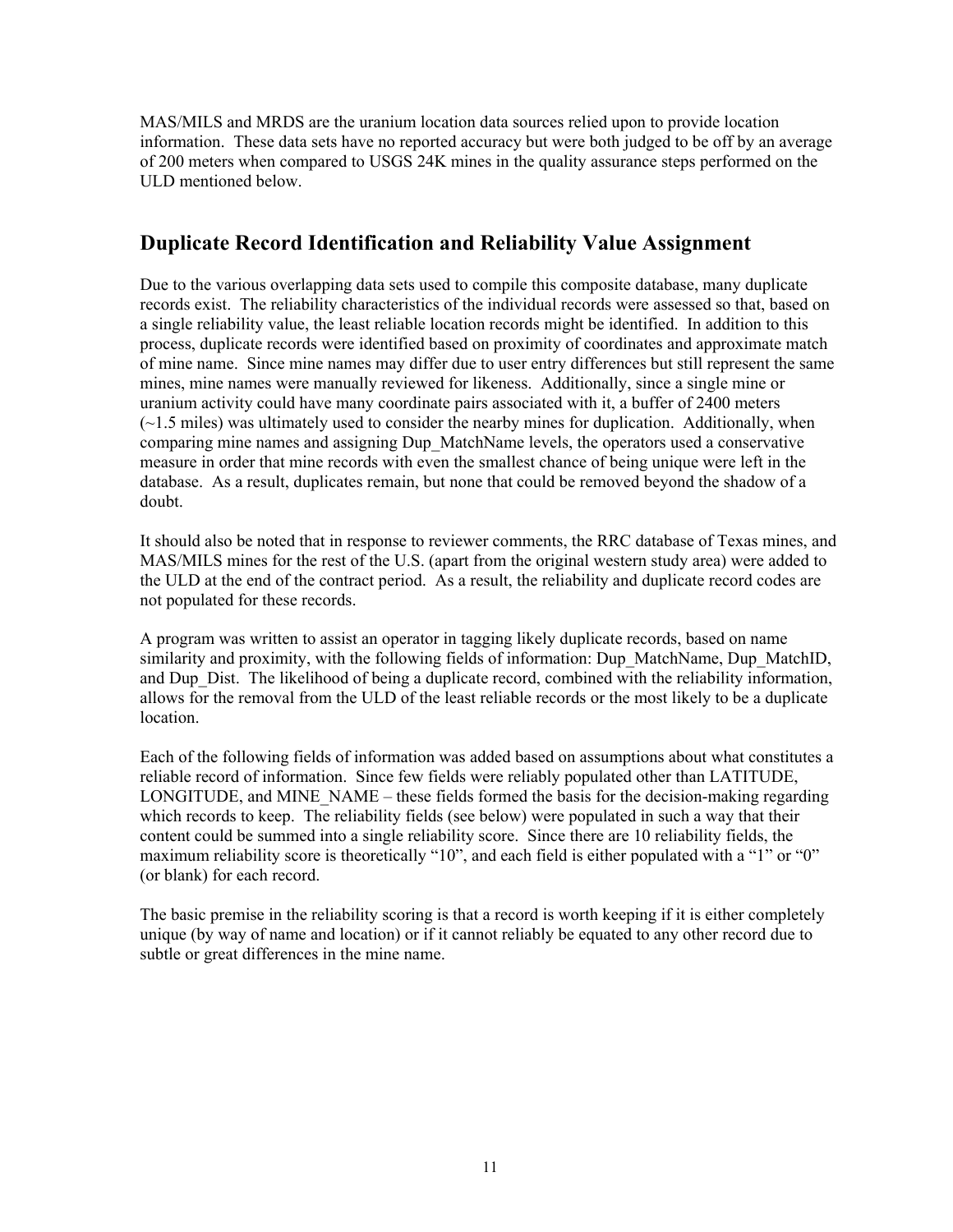### *Reliability Value Assignment*

Below is a listing of all fields populated used to establish each uranium location record's relative reliability:

### **BLK\_UNIQLL**

A value of "1" in this field indicates that the record has a non-blank mine name or that it has a nonblank mine name AND a unique coordinate pair. *[Note: Records with blank mine names, that shared coordinate pairs with records with non-blank mine names, were considered to be marked for deletion during the duplicate identification process.]*

### **GEN\_UNIQLL**

A value of "1" in this field indicates that the record has a non-generic mine name or that it has a nongeneric mine name AND a unique coordinate pair. *[Note: Records with generic mine names but that shared coordinate pairs with records with non-generic mine names, were considered to be marked for deletion during the duplicate identification process.]*

### **IDENT\_WI**

A value of "1" in this field indicates that the record contains a unique coordinate pair as compared to all other records in the source database, e.g., in DB1.

### **IDENT\_WO**

A value of "1" in this field indicates that the record contains a unique coordinate pair as compared to all other records across all source databases, e.g., a coordinate pair not found elsewhere in DB1- DB24.

### **SPAT\_ISOL**

A value of "1" in this field indicates that the record is spatially isolated. Spatial isolation is defined here as a uranium activity with no other uranium activity within 2400 meters (1.5 miles).

### **DOCS**

A value of "1" indicates that the data source has documentation.

### **IDENT\_NMAEC**

A value of "1" indicates that the uranium activity shares the precise name of a uranium activity listed in the authoritative U.S. Atomic Energy Commission's Uranium Mine and Properties Database (UMPD) within the same State. *[Note: Tthe UMPD mine list only covers uranium mine activities in the 4 Colorado Plateau states.]*

### **IDENT\_IDMILS**

A "1" indicates that the record is not known to have originated from MAS/MILS. *[Note: For example, all but approximately one dozen records from DB12 (State of Arizona) were tagged with a MILS ID, rendering nearly the entire data source a duplicate of records available from DB5 (MAS/MILS).]*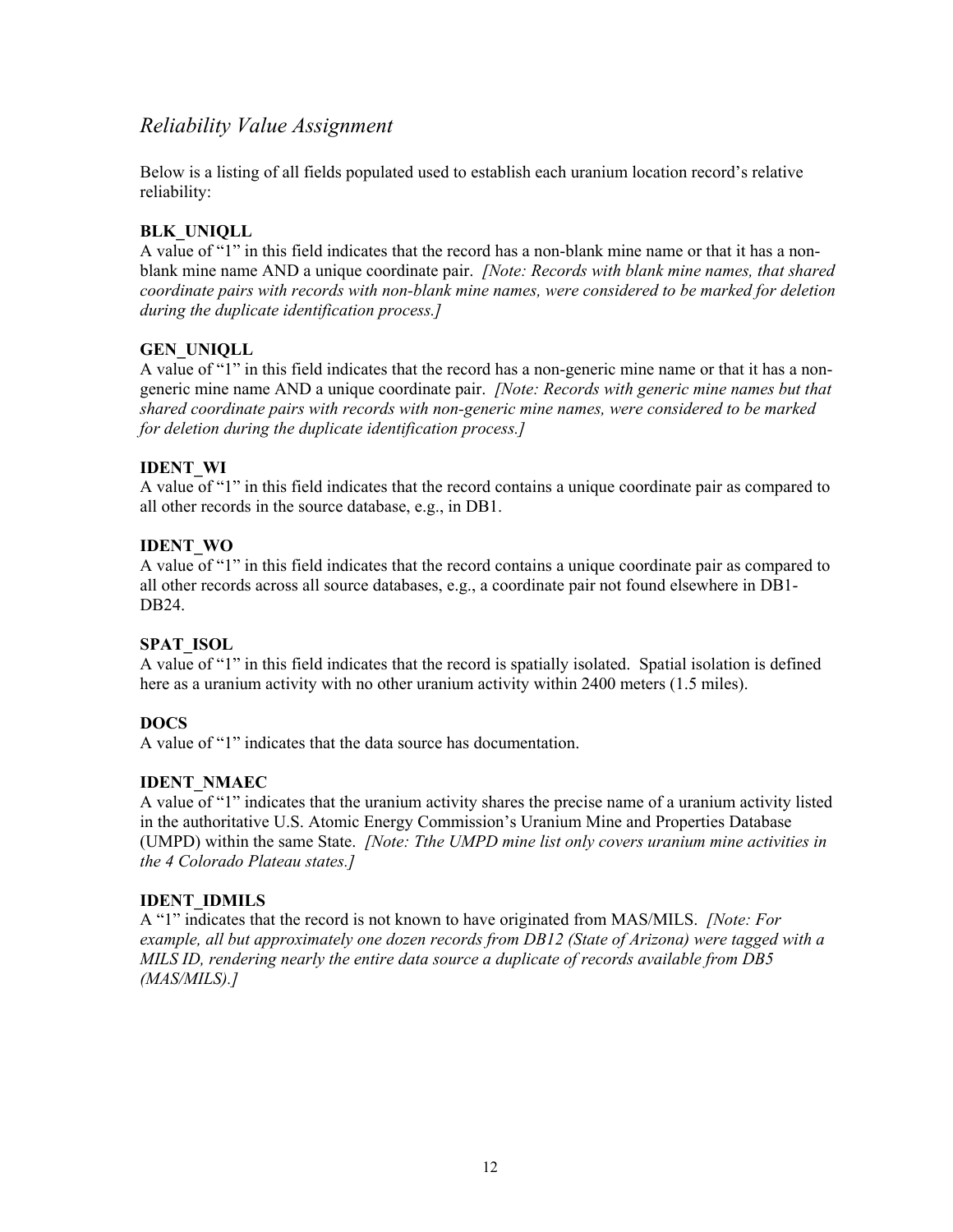### **QA\_FLAG**

A "1" indicates that the record was not identified as a spatial outlier based on comparing the State attribute field contents with the actual State in which a point-in-polygon procedure locates the coordinate pair. For example, the coordinates for a few records from DB18 (New Mexico Mines Database) that are known uranium activities in New Mexico, actually appeared in neighboring States. This field was de-populated and re-populated with "9"s where the location placed the record outside of the states.

### **IDENT\_COORD**

A "1" indicates that the record does not share identical coordinates with any other record in the entire database. *[Note: A non-unique coordinate pair may be an indication of either a duplicate record OR of unreliable location information in the case where a Public Land Survey System (PLSS) section centroid is substituted for multiple uranium activity occurrences in the absence of true coordinate information. A repeated coordinate pair may also be a sign that an approximate central location (such as the entrance to a uranium deposit or area) was recorded for multiple physically unique mine features (such as shafts, openings, adits, etc.). Such a location may be less reliable when trying to identify the size of nearby at-risk populations, as the coordinate pair is an approximation.]*

Not all records were considered in the duplicate identification process. Records that would be kept without needing to be run through the name and proximity match process, include:

- Spatial outliers (where SPAT  $ISOL = 1$ )
- The "unmatchables" (where BLK\_UNIQLL = 0 or GEN\_UNIQLL = 0)
- The "already matched" (where IDENT IDMILS =  $0$ )
- Supposed mine features (all but one record from a group of records originating from a single data source with identical names and coordinates: IDENT\_WI = 0) *[Note: The thought process here is that records with identical coordinate information do not contribute to a better estimate of impacted populations and environmental resources. Furthermore, the premise is that multiple identical records that originate from the same data source are likely to represent physically distinct features of the same uranium activity.]*
- Records added after the duplicate process had already been performed.

### *Duplicate Records*

Below is a listing of fields that were populated in a partially automated procedure to identify those records that are likely to be duplicates or provide redundant uranium activity information. Some terminology used below:

- *keeper* this term refers to uranium activity records that will be kept in the final ULD.
- *duplicate* this term refers to uranium activity records that have similar or identical names AND that are within 2400 meters (~1.5 miles) of each other.

### **Dup\_MatchID**

This field reports the ICF ID of the duplicate record that will be kept in the database – the keeper ID. If the ICF ID and Dup MatchID are the same it means that the record is unique, spatially isolated, does not contain a name or proximity match with any other record in the database, or, for other reasons, is considered a "keeper." A sort on this field will show which records were found to be alike and considered duplicates.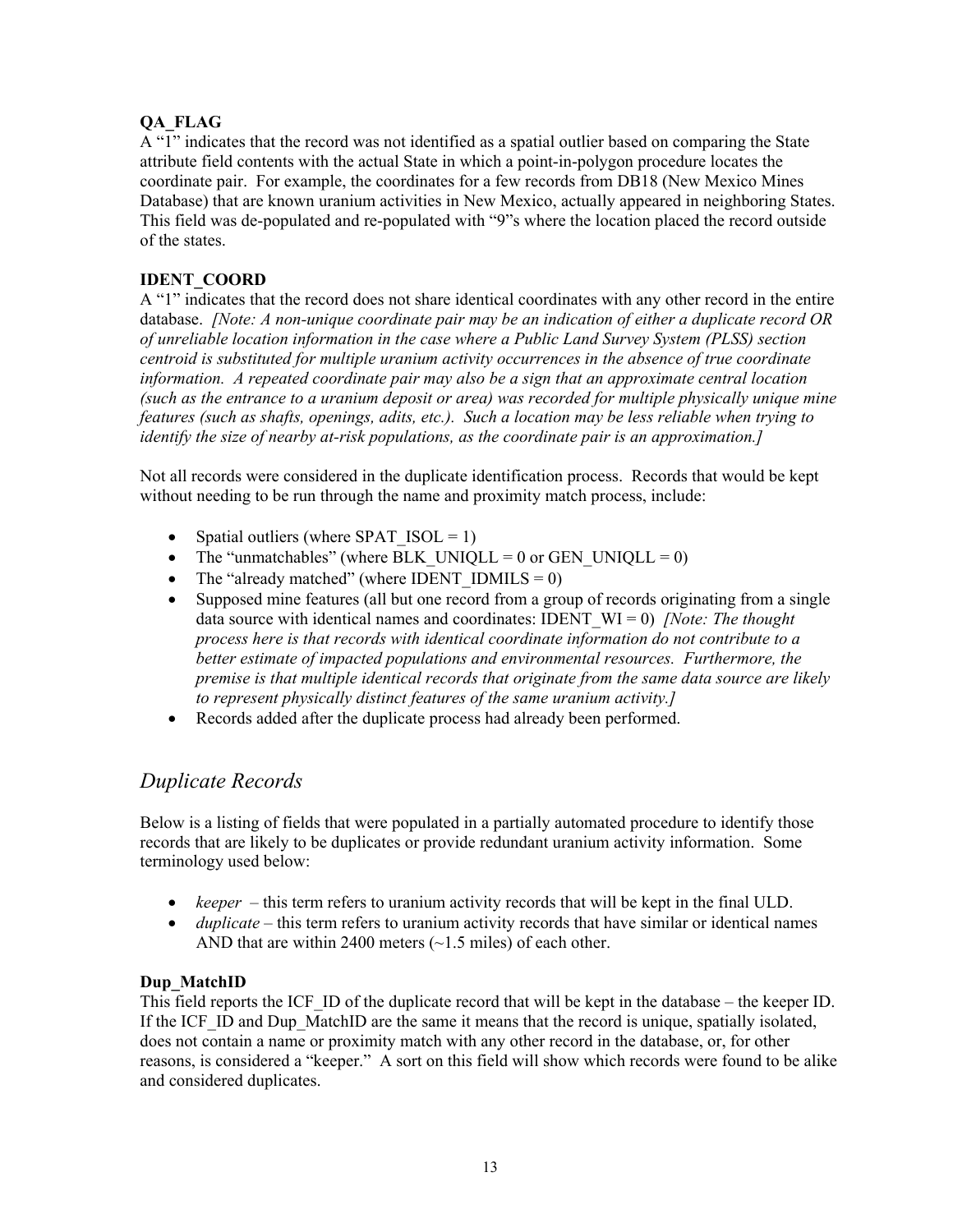### **Dup\_MatchName**

This field records the quality of the name match with the keeper by assigning a value of 1-4, where:

- $1 =$  the names are a perfect match;
- $2 =$  the names are slightly off (e.g., Mary vs. Mary Mine; Mary Prospect vs. Mary Mine; Margie 2 vs. Margie #2; Buck Shot vs. Buckshot; Tramp #2 Group vs. Tramp #2 Mine Group);
- $3$  = the names are more than slightly off but still considered a match (e.g., Buffalo Head Mining Co. Claim # vs. Buffalo Head Mine; Mammoth-Lincoln vs. Mammoth Mine); and
- 4 = the name of one record, that shares identical coordinates with another record, is a generic name (e.g., Lucky Strike versus Uranium Prospect) or blank.

### **Dup\_Dist**

This field records the distance (meters) between a duplicate and its keeper. For keepers, the value of this field is zero.

### *Other Criteria Applied When Tagging Duplicate Records*

Records with names that include the word "Group" were not considered duplicates of other records with identical names excluding the word "Group" in case they represent distinct mine features (e.g., Dorothy Mine vs. Dorothy Mine Group). *[Note: This criterion was observed to leave in many possible duplicates.]*

Records with names that include a number were not considered duplicates of other records with identical names excluding the number in case they represent distinct mine features (e.g., Dorothy Mine vs. Dorothy Mine #4).

### *Originating Data Source Reliability*

For each state, all contributing data sources were ranked so that when duplicates are identified, the record from the most reliable data source might be designated the "keeper" (see ranking list below). It was furthermore decided that records with either identical or approximate mine names AND approximate (but not identical) coordinates, originating from the same data source, would be kept in the likelihood that they represented true geographically distinct mine feature locations. In Table 4 below, the data sources are listed for each State in order of most to least reliable, moving left to right. The least reliable data sources are those for which documentation was poor or unavailable, attribute information was limited or mostly unpopulated, and the spatial accuracy of the locations associated with the data source, relative to the USGS mine locations, was low.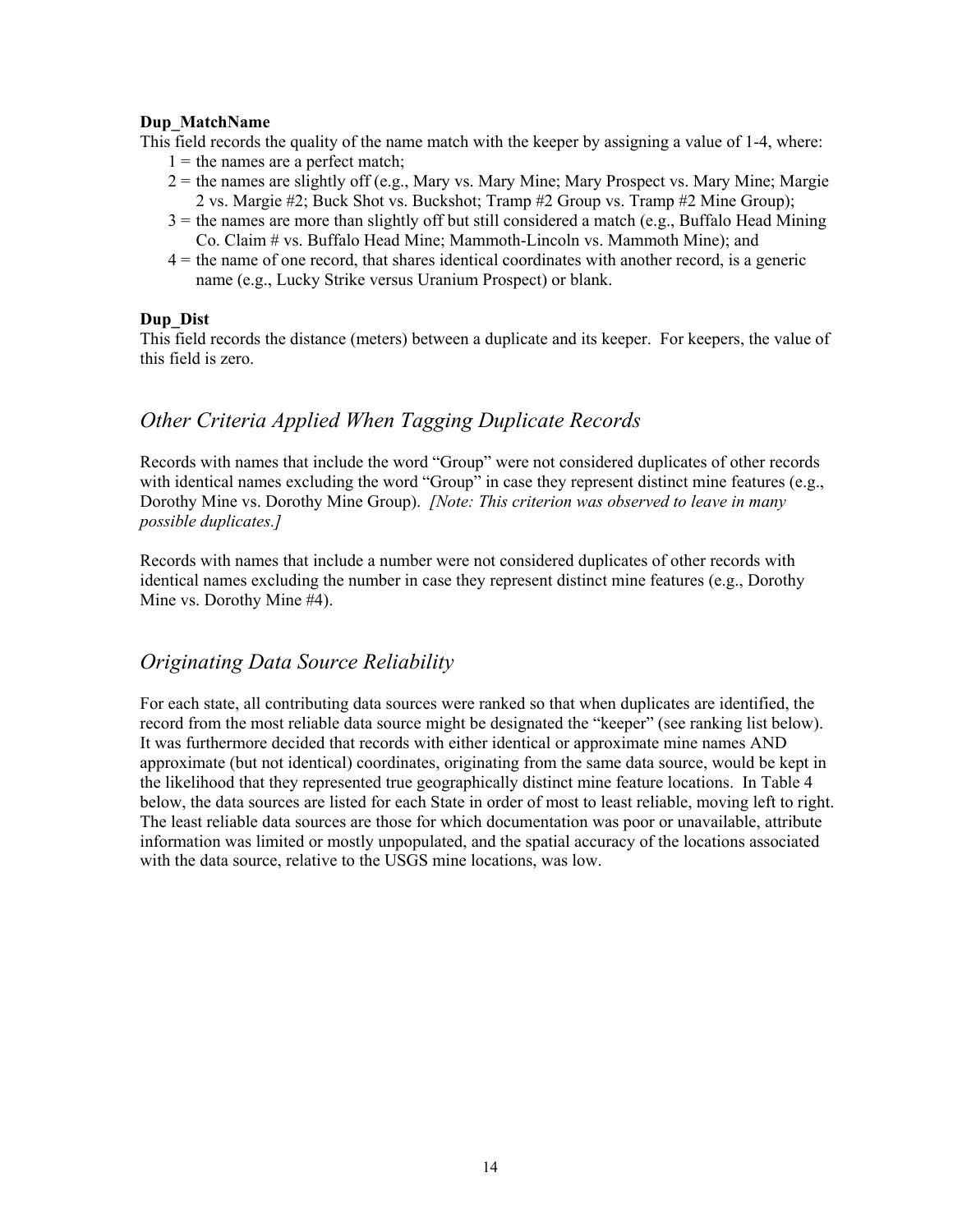### **Table 4. Data Source Ranking By State**

*(Numbers refer to numbers assigned to each original data source and recorded in the each uranium location record in the DB\_ALIAS field.)* 

| <b>State</b> | Database Number,<br>in order of most to least reliable from left to right |
|--------------|---------------------------------------------------------------------------|
| AZ           | 12, 5, 4, 13, 11, 18                                                      |
| CA           | 16, 5, 4, 13                                                              |
| CO           | 2, 5, 4, 13, 3 (DB1 removed entirely for spatial unreliability)           |
| MT           | 23, 5, 4, 22                                                              |
| ND           | 5, 4, 22                                                                  |
| NM           | 18, 5, 4, 13, 11                                                          |
| NV           | 5, 4, 20                                                                  |
| <b>SD</b>    | 15, 5, 4, 22                                                              |
| <b>TX</b>    | 5, 24, 17, 13, 4, 21                                                      |
| UT           | 2, 7                                                                      |
| WA           | 5, 4                                                                      |
| WY           | 2, 19, 5, 4, 15                                                           |

### *Using the Reliability Factors and Identified Duplicates to Remove Duplicates*

Once the potential duplicates, based on name match and proximity are identified, the records are tagged with the above reliability factors. No records were ultimately removed based on a low reliability score, however many were removed based on the findings of the duplicate removal process. Table 5 lists the reliability score distribution for ULD records.

| <b>Reliability Score</b> | <b>Record Count</b> |
|--------------------------|---------------------|
| 4                        | 54                  |
| $\sim$                   | 874                 |
| 6                        | 1548                |
|                          | 5567                |
| 8                        | 8159                |
| 9                        | 6221                |
| 10                       | 176                 |

### **Table 5. Distribution of Reliability Values**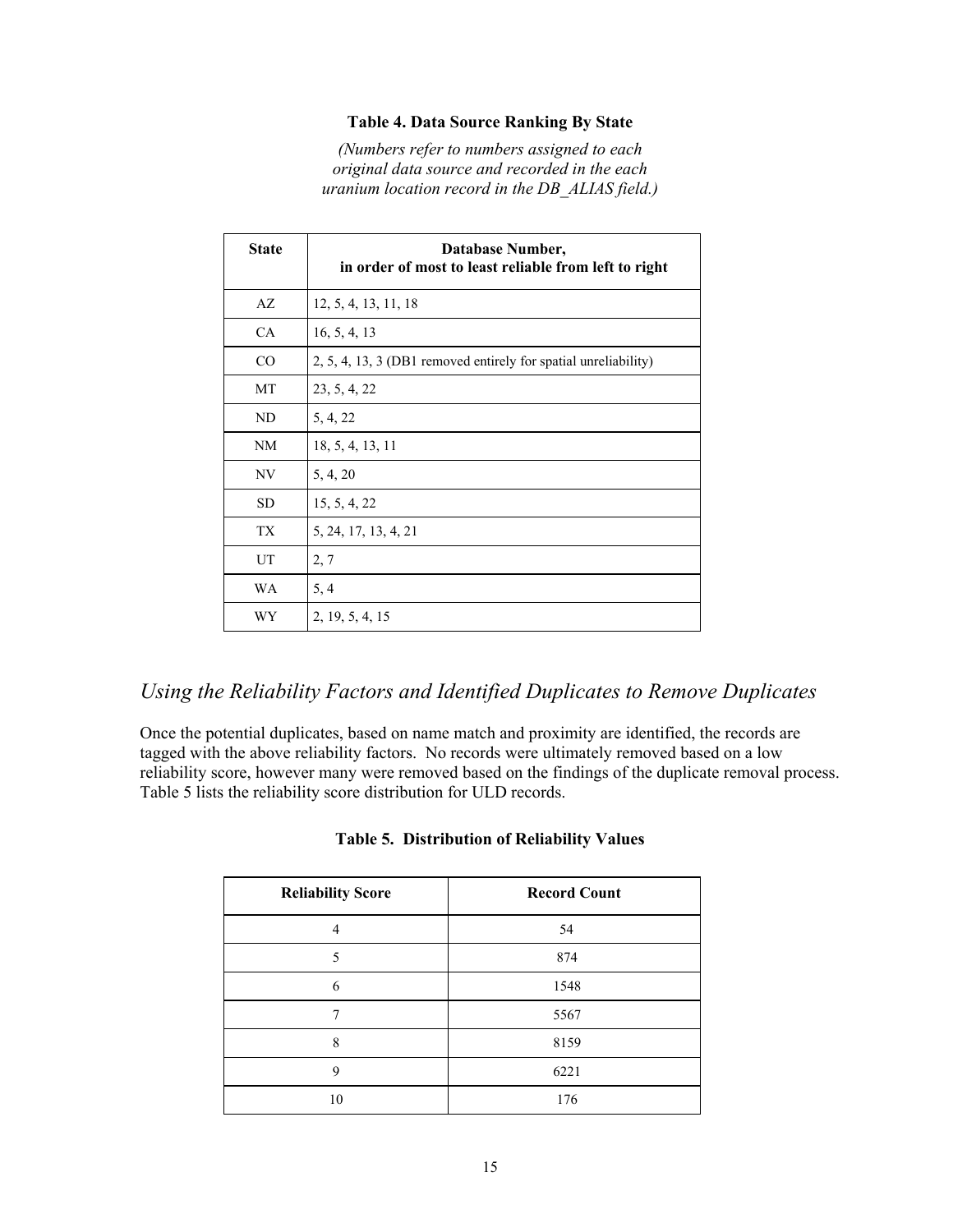The first step was to separate out the keepers and remove the duplicates from the subset of records included in the duplicate identification process. This step could theoretically have been modified by only removing those duplicates that also had low reliability scores. Also, only those records that were within a tighter Dup Dist could have been removed (such as closer than 1000 meters instead of 2400 meters). However, it was decided here to remove all duplicates.

### **Data Sources**

More than 20 data sources were collected to compile the ULD. These data sources are discussed below. They were combined into a composite Microsoft Access 2000 database, Master03.mdb and also into shape files (e.g., ULD\_albers.shp) that can be readily used by ESRI ArcGIS software.

The individual databases are numbered  $1-25<sup>3</sup>$  and this ID is recorded in the DB ALIAS field of the ULD. The field ICF ID records a unique ULD record number in addition to the data sources' inherent unique ID that is recorded in the DBUNIQUE field. Here are brief descriptions of the data sources:

### **DB1: BRASSCAP**

 $\overline{a}$ 

This database is managed by the Colorado Department of Natural Resources, Division of Minerals and Geology. This database contains 3491 uranium sites but only 420 of these sites contain geographic coordinates. Geographic coordinates are in latitude and longitude, NAD27 Datum. This source has been eliminated from the final data set due to the uncertainty of its reliability.

### **DB2: Colorado (BLM) Abandoned Mine Land Inventory (AML)**

The Colorado BLM AML database is managed by the BLM Colorado State Office. The Bureau of Land Management's National Database was the source for these records. The original projection of the data was UTM.

### **DB3: Colorado (FS) Abandoned Mine Land Database**

The Colorado-Forest Service-AML database is managed by the Forest Service, Region 2. All data were collected under contract by the Colorado Department of Natural Resources, Colorado Geological Survey. The contractor used Arc/Info to create a GIS layer for each Forest Service Ranger District. Information in this database is for the Creede, Cebolla, and Norwood Ranger Districts. Only 13 records of this database are in the composite shape file (ULD albers.shp).

### **DB4: U.S. Geological Survey Mineral Resources Data System (MRDS) database (McFaul et al, 2000)**

While the original MRDS database is global in geographic extent, a United States only Access version of the database was filtered for only uranium commodity mines in the states of interest. A spatial database was created from the provided latitude/longitude information, projected to an Albers projection, and the records were tagged with ICF IDs. Spatial correlation with USGS mines is 100- 200 meters based on small comparison sample.

<sup>3</sup> Four sources, i.e., DB1, and DB8-DB10, were eliminated from the master database due to concerns about reliability.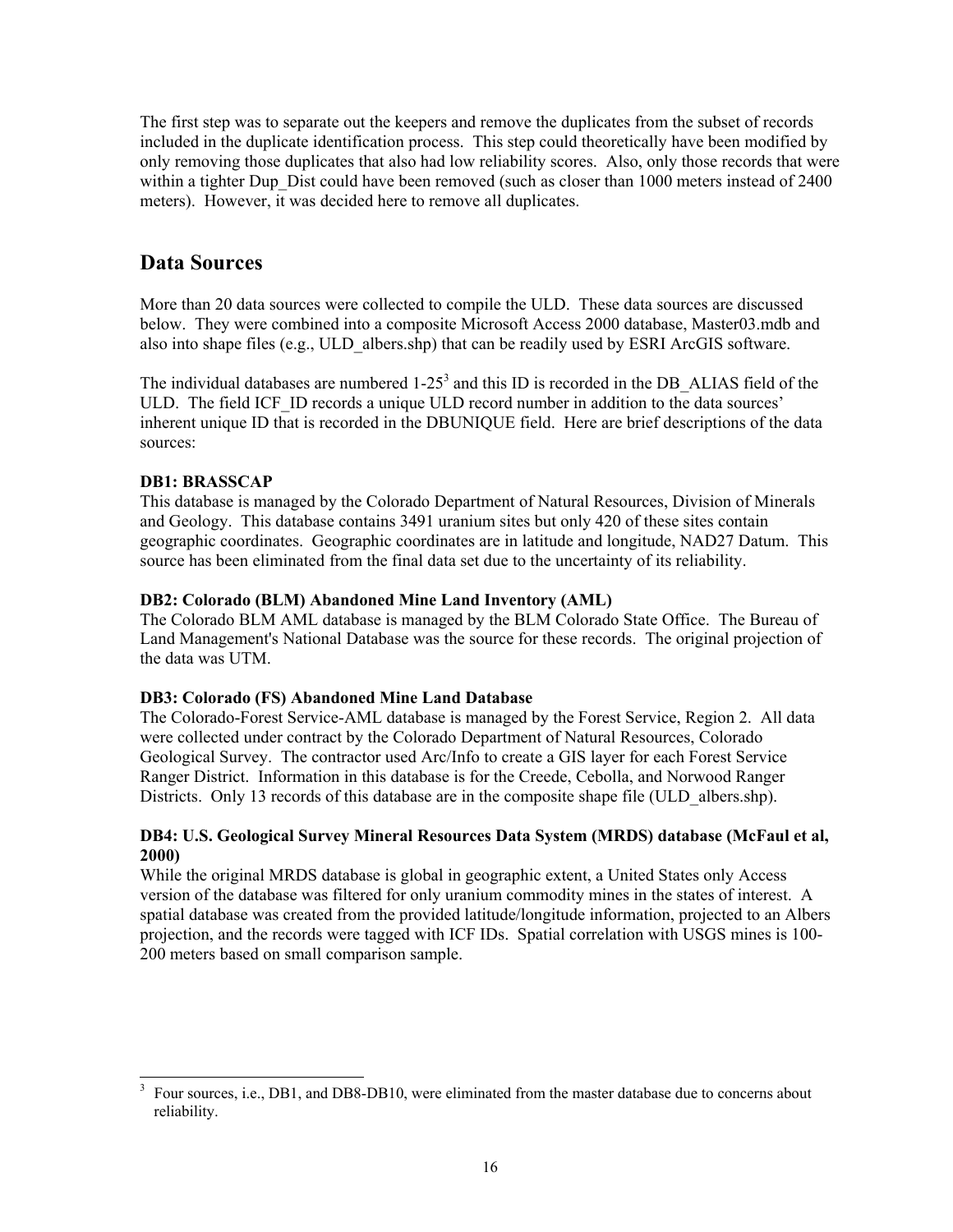### **DB5: U.S. Geological Survey Minerals Availability System/Minerals Industry Location System (MAS/MILS) database (McFaul et al, 2000)**

Spatial data were created from the latitude/longitude coordinates provided, projected to the Albers projection, and then tagged with ICF\_IDs. Additional information on ownership and production are available for these records and can be joined from the DBF files provided (DB5\_Owners, DB5 Production)<sup>4</sup>. The MAS/MILS data contained in the ULD may show different numbers of locations than the BASINS repository for each state since the ULD data have been filtered in the following manner: (1) only records with Uranium in the commodity field were included, (2) only records with both required coordinates were included, and (3) some mine records from DB5 have been replaced by mines from more authoritative data sets. Spatial correlation with mines noted on USGS topographic maps is 100-200 meters based on a small comparison sample.

### **DB6: Utah (BLM) Abandoned/inactive Mine Land (AML) Inventory**

The Utah BLM AML database is managed by the Bureau of Land Management, Utah State Office. Spatial correlation with USGS mines is within 150 meters based on comparison sample.

### **DB7: Utah Abandoned Mine Reclamation (AMR) Database**

The Utah Abandoned Mine Reclamation Database is managed by the Utah Department of Natural Resources, Division of Oil, Gas and Mining. Spatial correlation with USGS mines is within 50 meters or less based on comparison sample.

### **DB11: Navajo Lands Project**

An ArcView shape file containing nearly one thousand mine locations, but unsupported by any metadata, was provided via the CDROM series "Abandoned Uranium Mines Project Arizona, New Mexico, Utah – Navajo Lands Project Atlas, 1994-2000." These records were tagged with ICF IDs ranging from 10,413 to 11,299. Since no projection information was available, it was assumed to be geographic with North American Datum 1927, and was projected to Albers. The location shape file was culled from dozens of maps and mining claim documents, and these locations are approximate. The data are of varying accuracy and were assembled to obtain a general idea of mine concentrations to target remote sensing forays of the Navajo Study. Updated information related to this project became available too late for inclusion into this database effort (NAMLRP, 2004).

### **DB12: State of Arizona**

These data were also provided undocumented and in the form of an ESRI shape file.

### **DB13: Forest Service**

These data were received in shape file format with an accompanying data dictionary and Users Guide. Records were projected to Albers. Approximately 15% of the records had latitude/longitudes that placed the locations outside of Arizona and New Mexico. Only nine records of this database are in the composite shape file (ULD\_albers.shp).

 $\overline{a}$ 4 Note that ownership and production information is only available for 11 western states included in this compilation, however, such information is available in MAS/MILS and can be extracted by linking to the original MAS/MILS data sets using the DBUNIQUE field which corresponds to the MAS/MILS.SEQ field.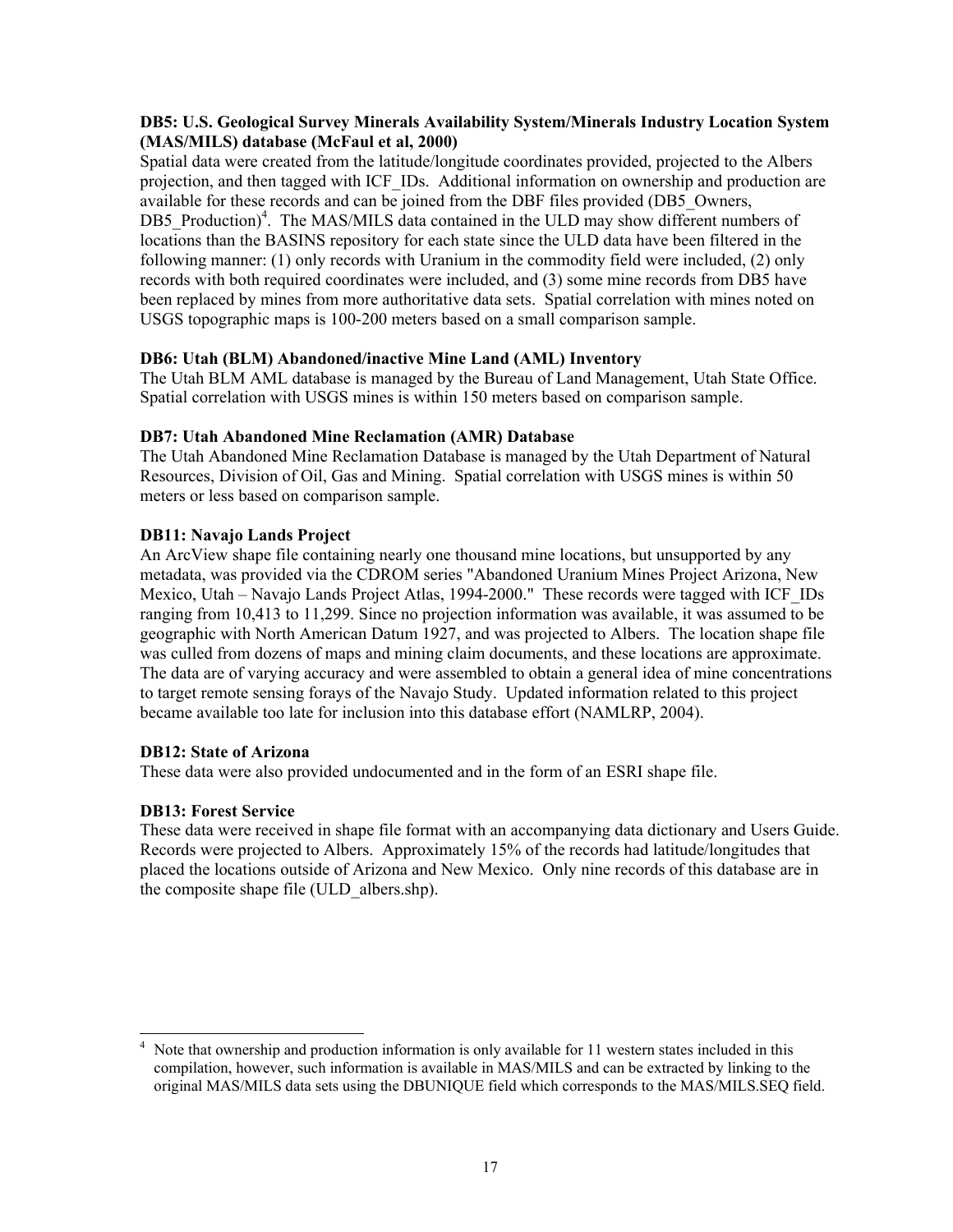#### **DB14: Bureau of Land Management**

These data were received in shape file format but without accompanying projection information or other documentation. However, the data do have information for numerous fields. The records were tagged with ICF. IDs ranging from 14,987 to 16,935, and projected to Albers, assuming they were unprojected to a datum of NAD27. Thirty-one records appeared outside of the United States. These data were removed from the single data set as they appear to represent mines other than uranium and a commodity field is not available for filtering purposes.

#### **DB15: South Dakota Abandoned Mine Lands Inventory**

These data were received as part of a Microsoft Access 2.0 and Microsoft Access 95 application that allow users to query this relational locations database. Uranium locations were not flagged such that they could be identified, however, a contributing member of the team that developed the database reported that all locations in Fall River County, South Dakota, unless otherwise identified, were uranium locations. These locations, and their associated data from the related data tables, were exported from the Access application. Some export difficulties regarding MEMO fields required that these larger fields were not brought along into this compendium.

A report entitled "Comprehensive Inventory of Known Abandoned Mine Lands in the Black Hills of South Dakota" from January 26, 1998, accompanied the application. This report identified three input sources, including (1) USGS database for Metallic Mineral Districts and Mines in the Black Hills, (2) USFS inventory of sites on National Forest lands, and (3) a South Dakota database compiled from literature search of known AML sites in the Black Hills. The final database had single records for locations and removed any duplication. All USFS locations were field verified. About 70 of the remaining non-USFS locations were field verified with a GPS unit. The report stated that none of the locations visited were deemed to be in need of remediation, however some seemed to pose "considerable" environmental risk. Apart from this report an install manual was made available. Latitude and longitude information were available (based on the nearest one quarter of a quarter section to the location) and were assumed to be NAD83. A GIS file and a DBF file were generated in MapInfo. ICF Ids and the DB ALIAS field were added in Excel. There was no apparent match to USGS mines.

### **DB16: California (FS) Mines**

These data were received partly in the body of an email and partly as an Excel spreadsheet. Spatial files were generated in MapInfo from provided coordinates; datum was assumed to be NAD83. There were no apparent matches to USGS mines. Only 17 records of this database are in the composite shape file (ULD\_albers.shp).

### **DB17: Texas Department of Health**

Twenty-seven locations with driving directions to the sites were received via fax. Delorme Streetmap Version 9 was used to locate the locations by placename and then by major route intersection. A staff member of the Texas Department of Health assisted our effort by reviewing the mine locations for about a half dozen mines and sending in corrections. Most mines had been placed within one-tenth of a mile (160 m) of the actual location. However, one was off by over a half-mile (800 m). There was a limited match to USGS mine locations. None of these are included in the composite shape file (ULD\_albers.shp).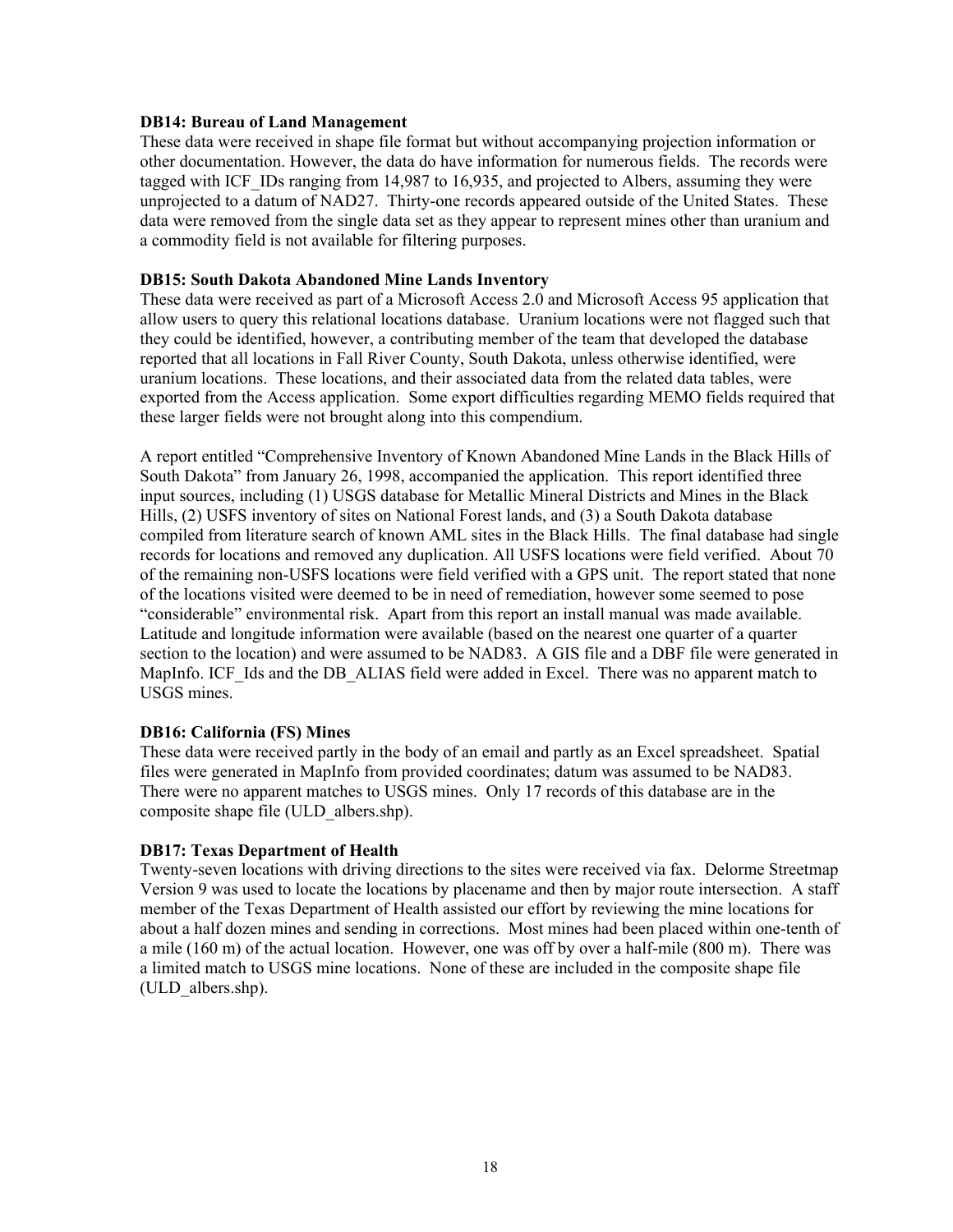#### **DB18: New Mexico Mines Database**

EPA's Office of Radiation and Indoor Air (ORIA) funded the digitization of this collection of location data that, in part, dates back to the DOE NURE Program in the 1970s. Paper files were converted to a relational Access database by staff at the New Mexico Bureau of Geology and Mineral Resources, a division of the New Mexico Institute of Mining and Technology. Full documentation was received with this data set. The Access tables were converted to GIS format in MapInfo and then converted to DBF in Excel. Perfect spatial alignment was observed with USGS mine locations.

#### **DB19: Wyoming Abandoned Mine Land**

No documentation was received with this data set. There was no apparent match with mine names on USGS maps, or with mine names.

#### **DB20: Nevada Bureau of Mines and Geology**

These locations were digitized from a book that contained a mine location map. Names were handentered from entries in the book. Only those locations that did not appear in other data sources were digitized. This was determined by comparing the hardcopy map to a GIS map of Nevada locations from MAS/MILS and MRDS. Some names and locations matched USGS mine locations.

### **DB21: Texas Mines from Adams & Smith Report.**

These locations were digitized from a map contained in the report. No documentation or location information was included with the map. No apparent match was found with USGS mines for either names or locations.

#### **DB22: Dakotas Mines from USAEC Map 1967**

Locations were digitized from this map. No documentation was available, apart from a brief legend and symbolization that identified two types of uranium available from the mines. There was no apparent match with USGS mine locations.

### **DB23: Montana State Library (MILS)**

These location data were accompanied by full metadata detailing accuracy mine location information. It appears however that these locations may have been drawn from MAS/MILS as their spatial locations are highly correlated. Some name matches were found for USGS mines; locations were off by 0-1000 m. Only eight records of this database are in the composite shape file (ULD\_albers.shp).

### **DB24: Inactive Mineral Production Sites – University of Texas**

These locations were hand-entered from a fax. No documentation accompanied this data source. No USGS mine correlations were found. Only seven records of this database are in the composite shape file (ULD\_albers.shp).

### **DB25: Railroad Commission of Texas (RRC) Uranium Mines**

No metadata were available as it was a work in progress, however information about how the locations were verified was available. Local area specialists combined aerial photography with some field-truthing in order to verify the mine locations. This is the most authoritative collection of uranium mines currently available in Texas, although it appears to be incomplete from the perspective of uranium occurrences. Sources at the USGS report NURE (National Uranium Resource Evaluation) folio evidence of uranium production from additional locations in Texas. However that data was not available at the time of this compilation.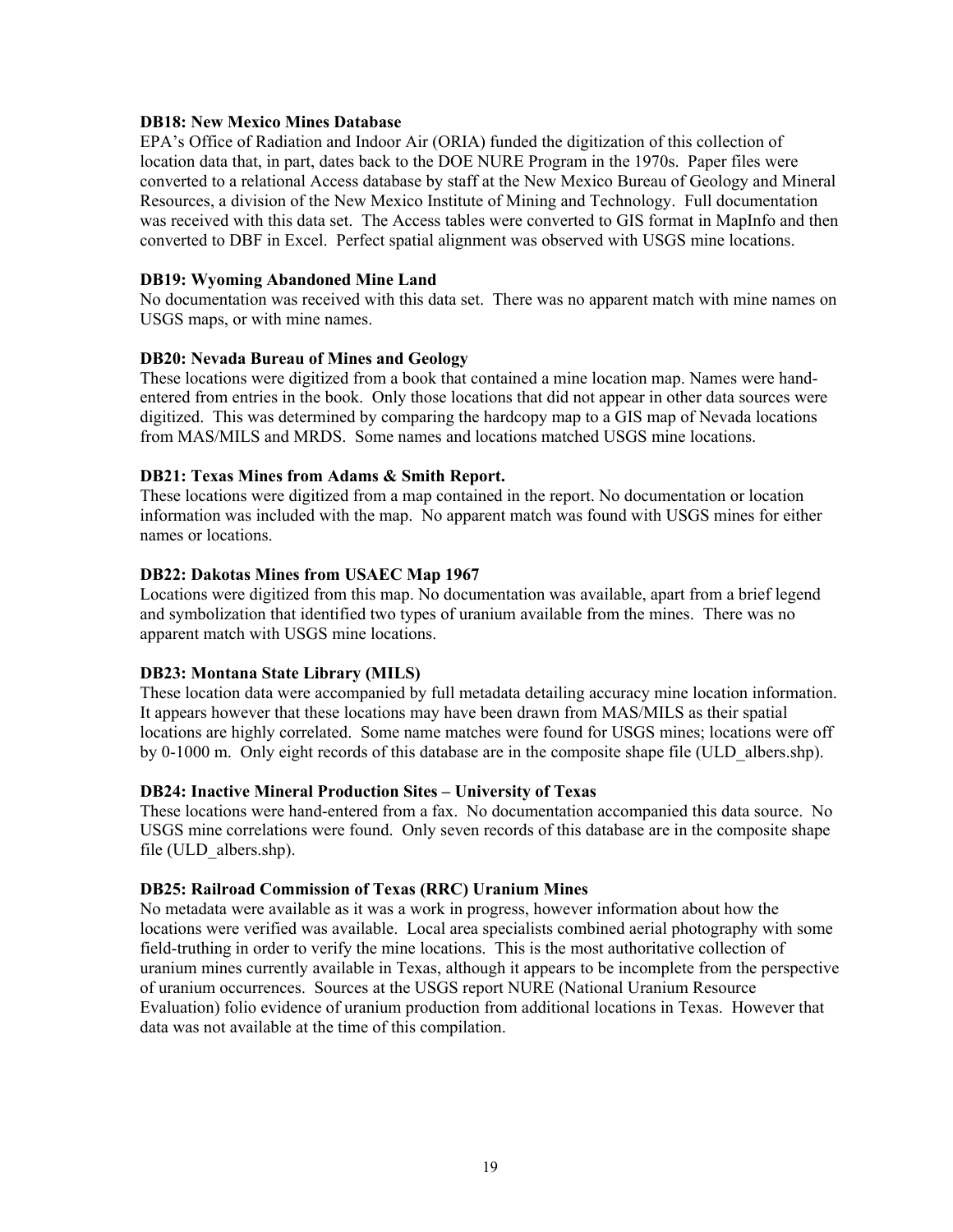

**Figure 1. Western Uranium Locations From the EPA Uranium Location Database**

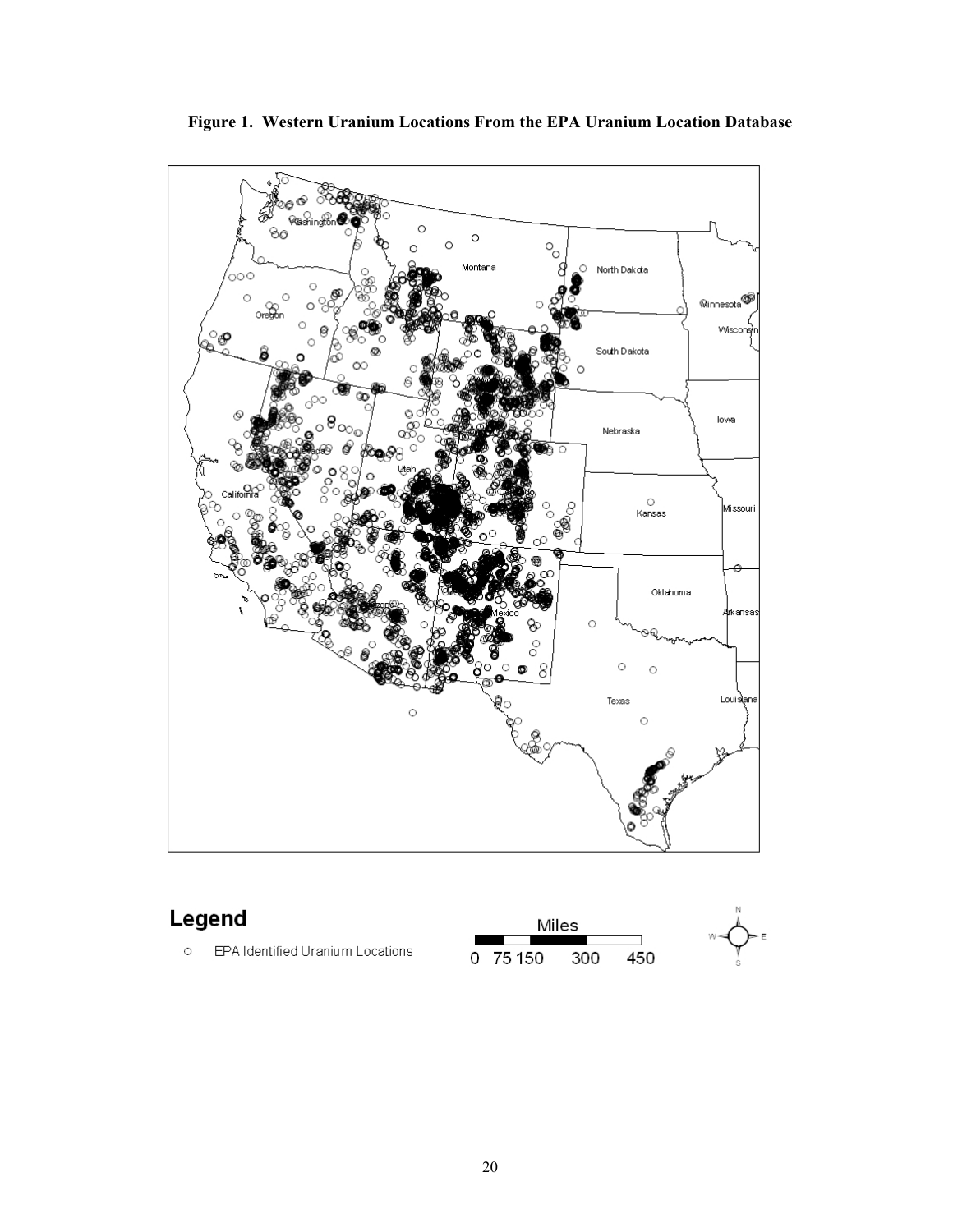

**Figure 2. Western Uranium Locations from the USGS MRDS Database**

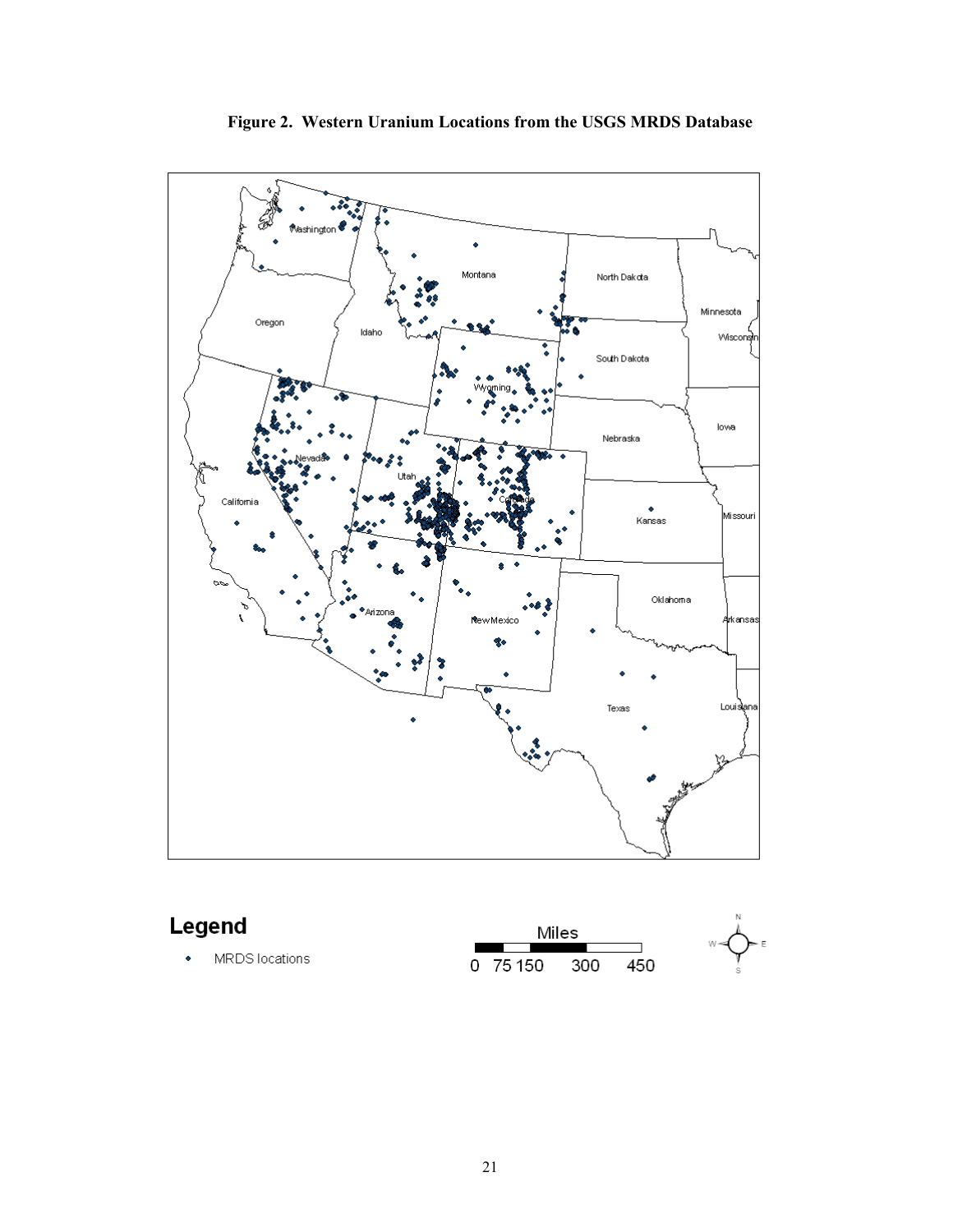

**Figure 3. Density of Western Uranium Mines Using the MAS/MILS Database Portion of the Uranium Location Database**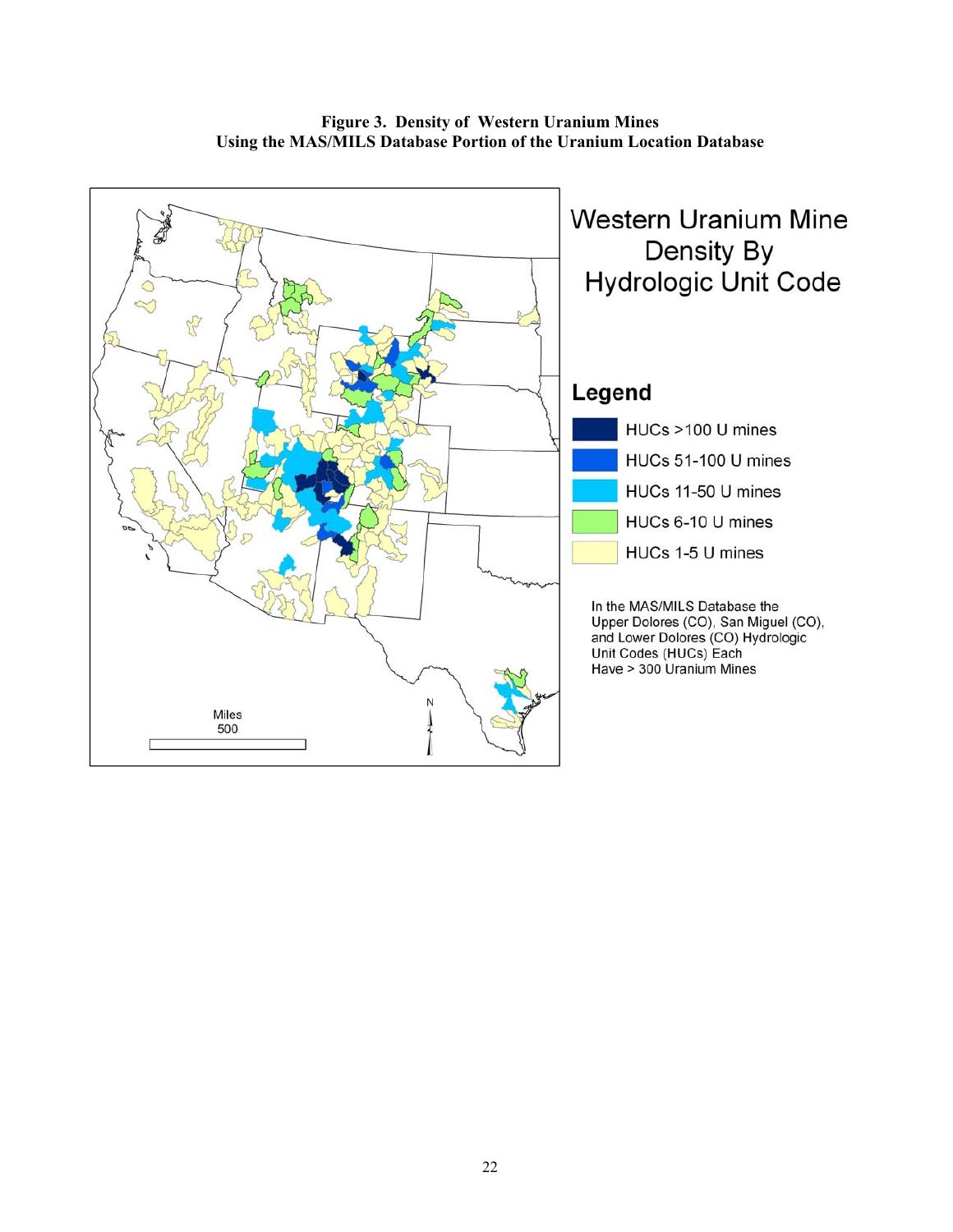### **References**

CRCPD 2004—Conference of Radiation Control Program Directors, *Part N, Regulation and Licensing of Technologically Enhanced Naturally Occurring Radioactive Material (TENORM).*  Suggested State Radiation Control Regulations Volume I. Frankfort, KY: CRCPD. April 2004.

IAEA 2003-International Atomic Energy Agency. *Technical Report Series No. 419. Extent of Environmental Contamination by Naturally Occurring Radioactive Material (NORM) and Technological Options for Mitigation*. Vienna, Austria. 2003.

McFaul, E.J., G.T. Mason Jr., W. B. Ferguson, and Lipin, B. R. U.S. Geological Survey. U.S. Geological Survey Mineral Databases--MRDS and MAS/MILS by McFaul et al, U.S. Geological Survey Digital Data Series DDS--52 Two Discs. 2000.

NAMLRP 2004. Geographic Information System Database Development for the Navajo Abandoned Mine Lands Reclamation Program, September 2004.

NAS 1999a—National Academy of Sciences. *Evaluation of Guidelines for Exposures to Technologically Enhanced Naturally Occurring Radioactive Materials.* Washington, DC: National Academy Press, 1999.

U.S. DOE/EIA 2005—U.S. Department of Energy, Energy Information Administration. *Domestic Uranium Production Report, 2nd Quarter 2005 Production.* Washington, DC: U.S. DOE. August 2005. http://www.eia.doe.gov/cneaf/nuclear/dupr/dupr.html

U.S. DOE/EIA 2005b-U.S. Department of Energy, Energy Information Administration. *Domestic Uranium Production Report, 3rd<sup>d</sup> Quarter 2005 Production.* Washington, DC: U.S. DOE. August 2005. http://www.eia.doe.gov/cneaf/nuclear/dupr/dupr.html

U.S. DOE/EIA 2003-U.S. Department of Energy, Energy Information Administration. *Uranium Industry Annual: 2002*. DOE/EIA-0478(2002). Washington, DC: U.S. DOE. May 2003.

U.S. DOE/EIA 2003b-U.S. Department of Energy, Energy Information Administration. *Domestic Uranium Production Report*. Form EIA-851. February 2003. http://www.eia.doe.gov/cneaf/nuclear/page/at\_a\_glance/qtr\_upd/qupd.html

U.S. DOE/EIA 1992—U.S. Department of Energy, Energy Information Administration. *Domestic Uranium Mining and Milling Industry: 1991 Variability Assessment*. DOE/EIA-0477(91). Washington, DC: U.S. DOE. December 1992.

U.S. EPA 2006a–U.S. Environmental Protection Agency. *Technologically Enhanced Naturally Occurring Radioactive Materials (TENORM) from Uranium Mining: Volume I: Mining and Reclamation Background*. EPA 402-R-05-007. Washington, DC: U.S. EPA. 2006.

U.S. EPA 2006b—U.S. Environmental Protection Agency. *Technologically Enhanced Naturally Occurring Radioactive Materials (TENORM) from Uranium Mining: Volume II: Investigation of Potential Health, Geographic and Environmental Issues of Abandoned Uranium Mines.* (In press). Washington, DC: U.S. EPA. 2006.